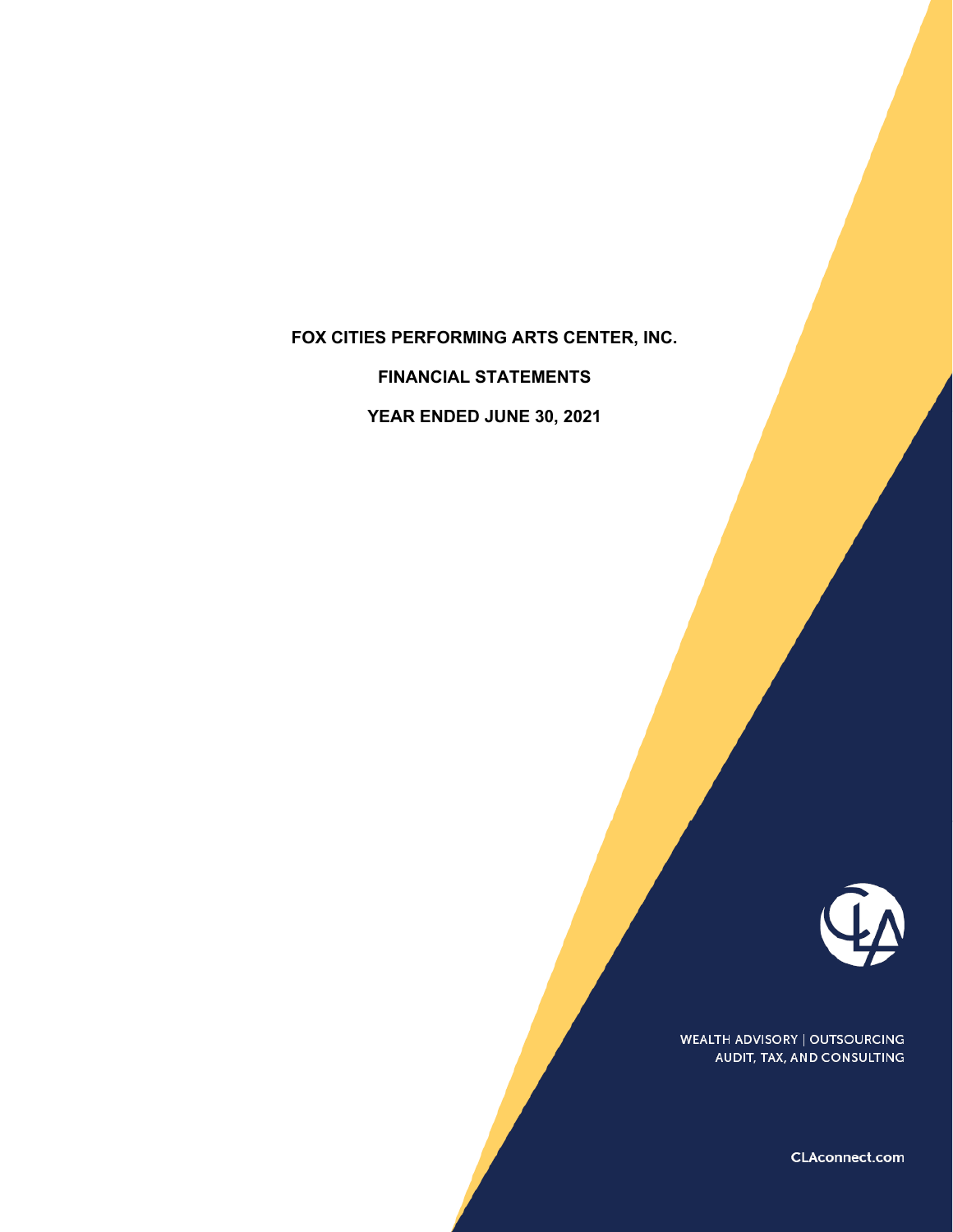## **FOX CITIES PERFORMING ARTS CENTER, INC. TABLE OF CONTENTS YEAR ENDED JUNE 30, 2021**

| <b>INDEPENDENT AUDITORS' REPORT</b>     |   |
|-----------------------------------------|---|
| <b>FINANCIAL STATEMENTS</b>             |   |
| <b>STATEMENT OF FINANCIAL POSITION</b>  | 3 |
| <b>STATEMENT OF ACTIVITIES</b>          | 4 |
| <b>STATEMENT OF FUNCTIONAL EXPENSES</b> | 5 |
| <b>STATEMENT OF CASH FLOWS</b>          | 6 |
| <b>NOTES TO FINANCIAL STATEMENTS</b>    |   |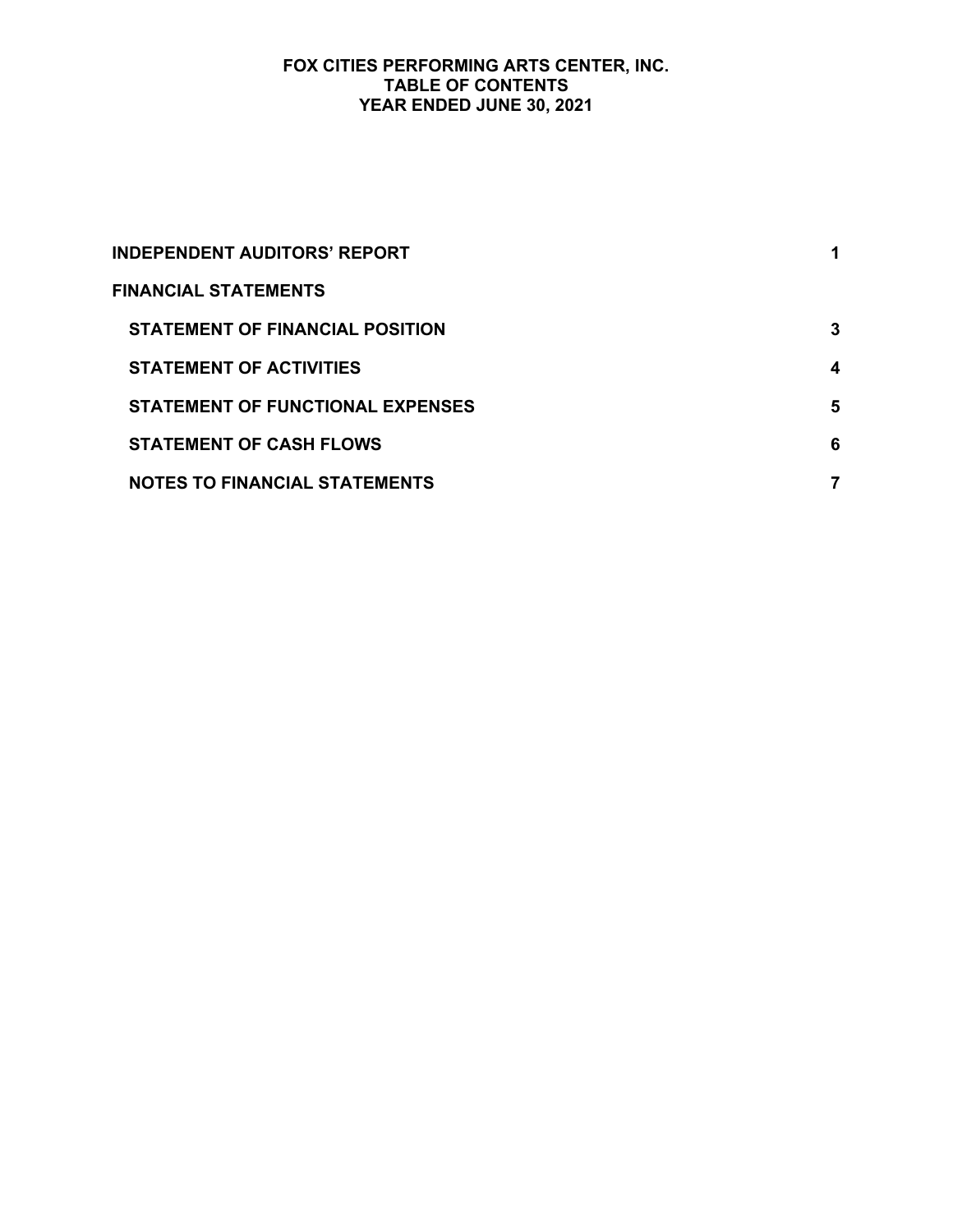

## **INDEPENDENT AUDITORS' REPORT**

Board of Directors Fox Cities Performing Arts Center, Inc. Appleton, Wisconsin

We have audited the accompanying financial statements of Fox Cities Performing Arts Center, Inc. (the Center) (a nonprofit corporation), which comprise the statement of financial position as of June 30, 2021, and the related statements of activities, functional expenses, and cash flows for the year then ended, and the related notes to the financial statements.

## *Management's Responsibility for the Financial Statements*

Management is responsible for the preparation and fair presentation of these financial statements in accordance with accounting principles generally accepted in the United States of America; this includes the design, implementation, and maintenance of internal control relevant to the preparation and fair presentation of the financial statements that are free from material misstatement, whether due to fraud or error.

## *Auditors' Responsibility*

Our responsibility is to express an opinion on these financial statements based on our audit. We conducted our audit in accordance with auditing standards generally accepted in the United States of America and the standards applicable to financial audits contained in *Governmental Auditing Standards*, issued by the Comptroller General of the United States. Those standards require that we plan and perform the audit to obtain reasonable assurance about whether the financial statements are free from material misstatement.

An audit involves performing procedures to obtain audit evidence about the amounts and disclosures in the financial statements. The procedures selected depend on the auditors' judgment, including the assessment of the risks of material misstatement of the financial statements, whether due to fraud or error. In making those risk assessments, the auditors consider internal control relevant to the Center's preparation and fair presentation of the financial statements in order to design audit procedures that are appropriate in the circumstances, but not for the purpose of expressing an opinion on the effectiveness of the Center's internal control. Accordingly, we express no such opinion. An audit also includes evaluating the appropriateness of accounting policies used and the reasonableness of significant accounting estimates made by management, as well as evaluating the overall presentation of the financial statements.

We believe that the audit evidence we have obtained is sufficient and appropriate to provide a basis for our audit opinion.



CLA is an independent member of Nexia International, a leading, global network of independent accounting and consulting firms. See nexia.com/member-firm-disclaimer for details.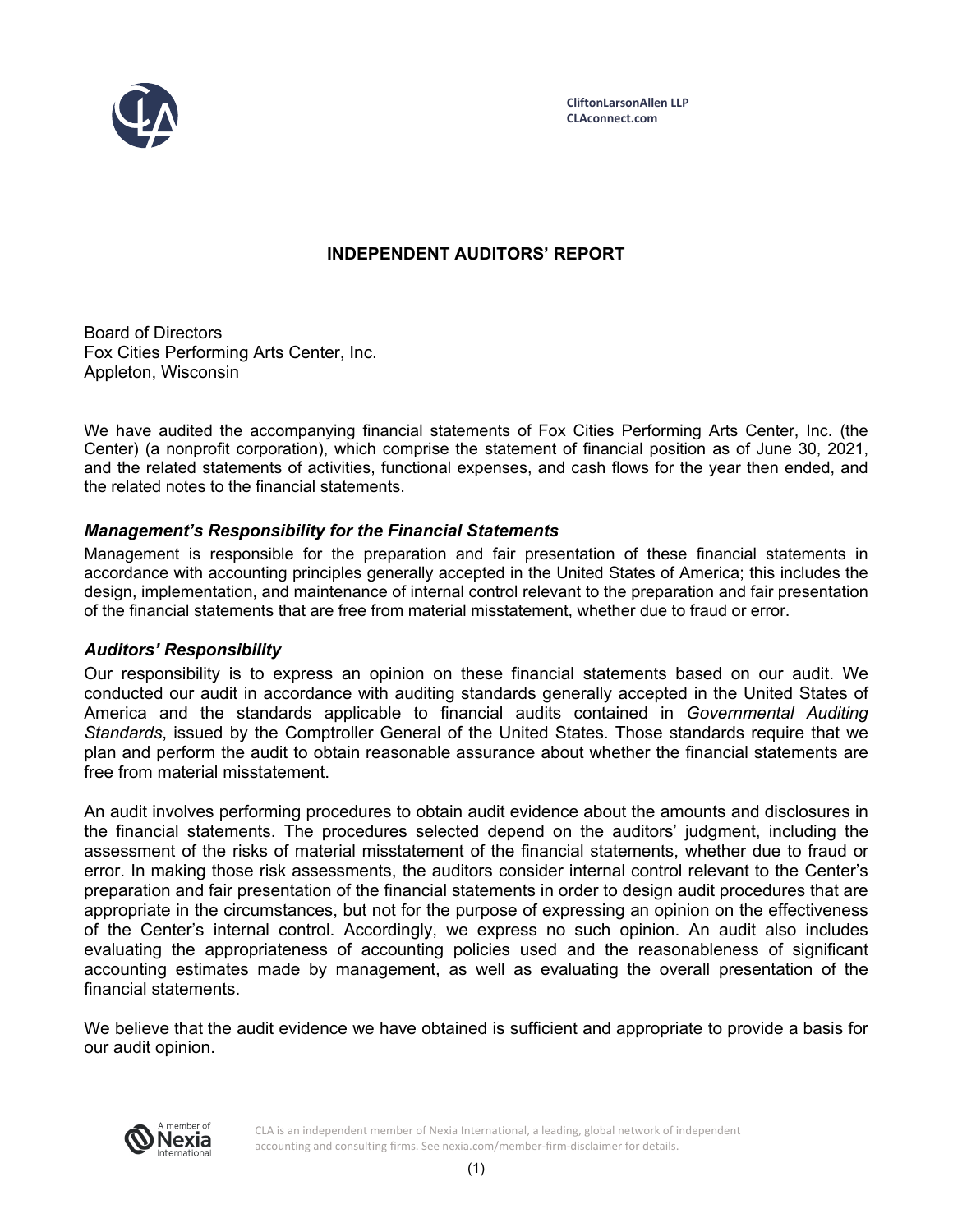## *Opinion*

In our opinion, the financial statements referred to above present fairly, in all material respects, the financial position of Fox Cities Performing Arts Center, Inc. as of June 30, 2021, and the changes in its net assets and its cash flows for the year then ended in accordance with accounting principles generally accepted in the United States of America.

### *Report on Summarized Comparative Information*

We have previously audited the Fox Cities Performing Arts Center, Inc.'s 2020 financial statements, and our report dated October 13, 2020, expressed an unmodified opinion on those financial statements. In our opinion, the summarized comparative information presented as of and for the year ended June 30, 2020, is consistent in all material respects, with the audited financial statements from which it has been derived.

## **Other Reporting Required by** *Government Auditing Standards*

In accordance with *Government Auditing Standards*, we have also issued our report dated October 19, 2021, on our consideration of Fox Cities Performing Arts Center, Inc.'s internal control over financial reporting and on our tests of its compliance with certain provisions of laws, regulations, contracts, and grant agreements and other matters. The purpose of that report is solely to describe the scope of our testing of internal control over financial reporting and compliance and the results of that testing, and not to provide an opinion on the effectiveness of Fox Cities Performing Arts Center, Inc.'s internal control over financial reporting or on compliance. That report is an integral part of an audit performed in accordance with *Government Auditing Standards* in considering Fox Cities Performing Arts Center, Inc.'s internal control over financial reporting and compliance.

Clifton Larson Allen LLP

**CliftonLarsonAllen LLP**

Appleton, Wisconsin October 19, 2021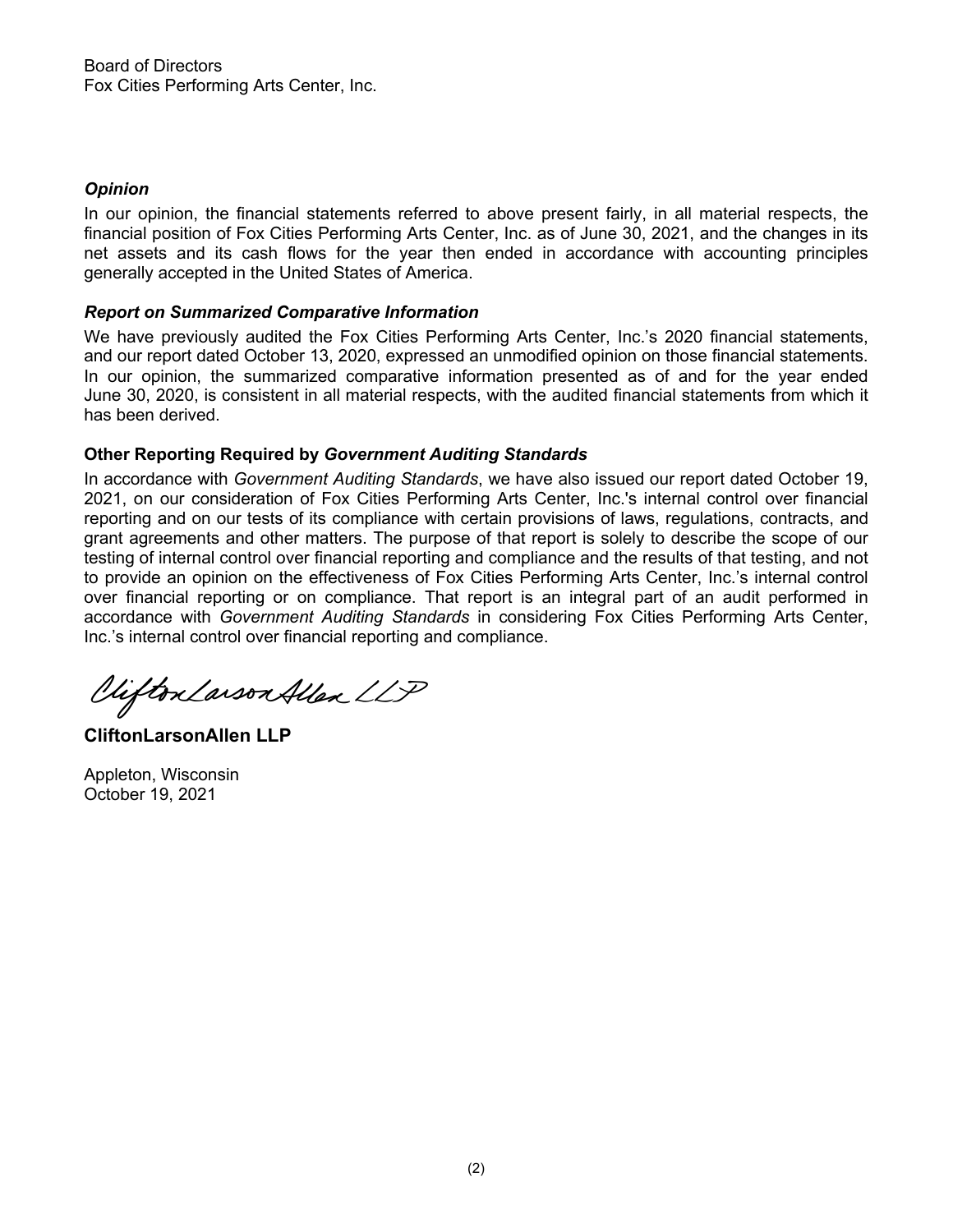#### **FOX CITIES PERFORMING ARTS CENTER, INC. STATEMENT OF FINANCIAL POSITION JUNE 30, 2021 WITH COMPARATIVE INFORMATION AS OF JUNE 30, 2020**

|                                                         |     | 2021       | 2020             |
|---------------------------------------------------------|-----|------------|------------------|
| <b>ASSETS</b>                                           |     |            |                  |
| Cash                                                    | \$  | 2,123,012  | \$<br>1,363,489  |
| <b>Accounts Receivable</b>                              |     | 50,925     | 312,910          |
| Inventory                                               |     | 51,203     | 63,099           |
| <b>Prepaid Expenses</b>                                 |     | 35,332     | 33,857           |
| <b>Contributions and Grants Receivable</b>              |     | 2,812,441  | 2,718,176        |
| Investments                                             |     | 50,294,612 | 45,211,286       |
| <b>Investments Designated for Deferred Compensation</b> |     | 330,946    | 303,686          |
| Cash Surrender Value of Life Insurance                  |     | 341,733    | 318,567          |
| Property and Equipment, Net                             |     | 31,578,956 | 32,946,806       |
| <b>Total Assets</b>                                     | S.  | 87,619,160 | \$<br>83,271,876 |
| <b>LIABILITIES AND NET ASSETS</b>                       |     |            |                  |
| <b>LIABILITIES</b>                                      |     |            |                  |
| <b>Accounts Payable</b>                                 | \$  | 43,293     | \$<br>69,624     |
| Accrued:                                                |     |            |                  |
| Payroll and Payroll Taxes                               |     | 67,166     | 70,385           |
| Interest and Fees                                       |     | 44,717     | 123,734          |
| Other                                                   |     | 124,171    | 206,547          |
| <b>Advance Collections</b>                              |     | 915,979    | 905,102          |
| <b>Deferred Compensation</b>                            |     | 330,946    | 303,686          |
| Note Payable                                            |     | 621,995    | 621,995          |
| <b>Bonds Payable</b>                                    |     | 36,497,490 | 36,526,253       |
| <b>Total Liabilities</b>                                |     | 38,645,757 | 38,827,326       |
| <b>NET ASSETS</b>                                       |     |            |                  |
| <b>Without Donor Restrictions</b>                       |     | 45,908,378 | 40,394,911       |
| <b>With Donor Restrictions</b>                          |     | 3,065,025  | 4,049,639        |
| <b>Total Net Assets</b>                                 |     | 48,973,403 | 44,444,550       |
| <b>Total Liabilities and Net Assets</b>                 | \$. | 87,619,160 | \$<br>83,271,876 |

*See accompanying Notes to Financial Statements.*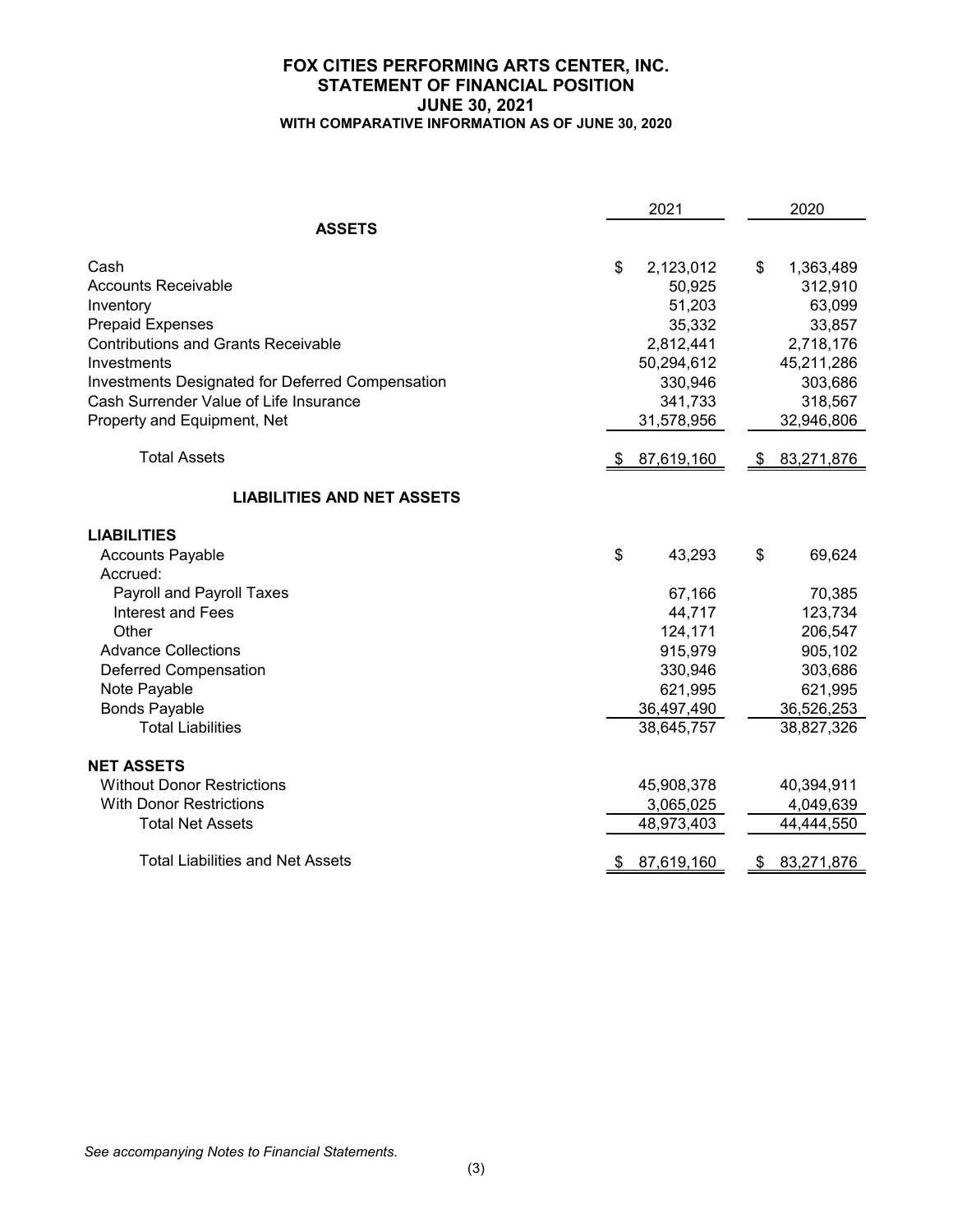#### **FOX CITIES PERFORMING ARTS CENTER, INC. STATEMENT OF ACTIVITIES YEAR ENDED JUNE 30, 2021 WITH SUMMARIZED COMPARATIVE INFORMATION FOR YEAR ENDED JUNE 30, 2020**

|                                       | <b>Without Donor</b> | <b>With Donor</b> |               | <b>Totals</b>  |  |
|---------------------------------------|----------------------|-------------------|---------------|----------------|--|
|                                       | Restrictions         | Restrictions      | 2021          | 2020           |  |
| <b>OPERATING REVENUE</b>              |                      |                   |               |                |  |
| <b>Gross Event Revenue</b>            | 16,104<br>\$         | \$                | \$<br>16,104  | \$13,200,449   |  |
| Less: Agent Event Revenue             |                      |                   |               | (11, 380, 437) |  |
| Net Event Revenue                     | 16,104               |                   | 16,104        | 1,820,012      |  |
| Fees Earned from Agent Sales          |                      |                   |               | 1,396,169      |  |
| <b>Total Operating Revenue</b>        | 16,104               |                   | 16,104        | 3,216,181      |  |
| <b>OPERATING EXPENSES</b>             |                      |                   |               |                |  |
| <b>Gross Event Costs</b>              | 938,824              |                   | 938,824       | 12,697,914     |  |
| Less: Agent Event Costs               |                      |                   |               | (9,984,268)    |  |
| <b>Net Event Costs</b>                | 938,824              |                   | 938,824       | 2,713,646      |  |
| Depreciation                          | 1,535,177            |                   | 1,535,177     | 1,530,445      |  |
| Administrative                        | 1,648,346            |                   | 1,648,346     | 2,186,817      |  |
| <b>Total Operating Expenses</b>       | 4,122,347            |                   | 4,122,347     | 6,430,908      |  |
| <b>Results from Operations</b>        | (4, 106, 243)        |                   | (4, 106, 243) | (3,214,727)    |  |
| <b>SUPPORT AND OTHER INCOME</b>       |                      |                   |               |                |  |
| Contributions                         | 1,631,426            | 525,054           | 2,156,480     | 2,095,245      |  |
| <b>Government Grants</b>              | 1,485,387            |                   | 1,485,387     |                |  |
| Investment Income                     | 5,043,709            |                   | 5,043,709     | 583,521        |  |
| Gain on Extinguishment of PPP Loan    | 621,995              |                   | 621,995       |                |  |
| Net Assets Released from Restriction  | 1,509,668            | (1,509,668)       |               |                |  |
| <b>Total Support and Other Income</b> | 10,292,185           | (984, 614)        | 9,307,571     | 2,678,766      |  |
| <b>OTHER EXPENSES</b>                 |                      |                   |               |                |  |
| <b>Bond Financing</b>                 | 445,369              |                   | 445,369       | 881,041        |  |
| Development                           | 227,106              |                   | 227,106       | 324,718        |  |
| <b>Total Other Expenses</b>           | 672,475              |                   | 672,475       | 1,205,759      |  |
| Net Nonoperating Income               | 9,619,710            | (984, 614)        | 8,635,096     | 1,473,007      |  |
| <b>CHANGE IN NET ASSETS</b>           | 5,513,467            | (984, 614)        | 4,528,853     | (1,741,720)    |  |
| Net Assets - Beginning of Year        | 40,394,911           | 4,049,639         | 44,444,550    | 46,186,270     |  |
| <b>NET ASSETS - END OF YEAR</b>       | \$45,908,378         | 3,065,025<br>S    | \$48,973,403  | \$44,444,550   |  |

*See accompanying Notes to Financial Statements.*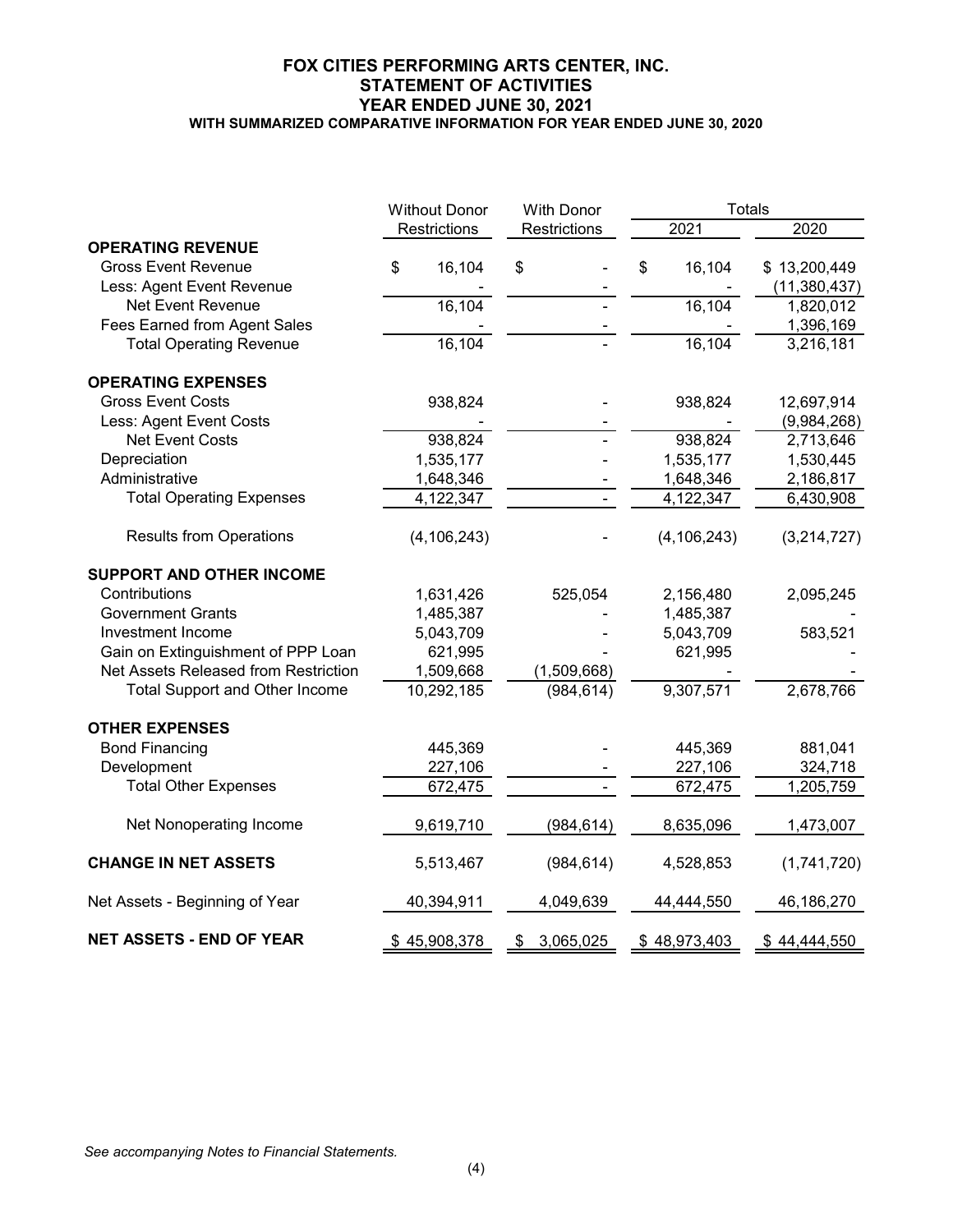#### **FOX CITIES PERFORMING ARTS CENTER, INC. STATEMENT OF FUNCTIONAL EXPENSES YEAR ENDED JUNE 30, 2021 WITH SUMMARIZED COMPARATIVE INFORMATION FOR YEAR ENDED JUNE 30, 2020**

|                                  |               | Management    |       |             |             |               |  |  |  |  |  |  |         |         |
|----------------------------------|---------------|---------------|-------|-------------|-------------|---------------|--|--|--|--|--|--|---------|---------|
|                                  | Program       | and           |       |             |             | <b>Totals</b> |  |  |  |  |  |  |         |         |
|                                  | Service       | General       |       | Fundraising | 2021        | 2020          |  |  |  |  |  |  |         |         |
|                                  |               |               |       |             |             |               |  |  |  |  |  |  |         |         |
| Salaries and Wages               | \$<br>715,582 | \$<br>560,677 | \$    | 229,328     | \$1,505,587 | \$2,600,225   |  |  |  |  |  |  |         |         |
| <b>Employee Benefits</b>         | 128,213       | 72,282        |       | 30,790      | 231,285     | 304,860       |  |  |  |  |  |  |         |         |
| Payroll Taxes                    | 63,788        | 21,483        |       | 19,662      | 104,933     | 183,848       |  |  |  |  |  |  |         |         |
| Professional                     | 48,386        | 144,815       |       | 9,850       | 203,051     | 283,721       |  |  |  |  |  |  |         |         |
| Advertising                      | 10,142        | 3,200         |       | 6,595       | 19,937      | 101,286       |  |  |  |  |  |  |         |         |
| Office                           | 183,551       | 11,762        | 4,895 |             |             |               |  |  |  |  |  |  | 200,208 | 298,275 |
| Occupancy                        | 739,511       | 12,693        |       | 1,120       | 753,324     | 1,389,842     |  |  |  |  |  |  |         |         |
| Travel                           | 748           | 487           |       | 172         | 1,407       | 37,635        |  |  |  |  |  |  |         |         |
| <b>Conference and Meetings</b>   | 7,208         | 1,244         |       | 185         | 8,637       | 8,632         |  |  |  |  |  |  |         |         |
| Depreciation                     | 1,506,776     | 26,098        |       | 2,303       | 1,535,177   | 1,530,445     |  |  |  |  |  |  |         |         |
| <b>Production Costs</b>          | 51,376        |               |       |             | 51,376      | 282,307       |  |  |  |  |  |  |         |         |
| Cost of Goods Sold               | 9,517         |               |       |             | 9,517       | 191,650       |  |  |  |  |  |  |         |         |
| Insurance                        | 14,081        | 10,153        |       | 4,341       | 28,575      | 102,122       |  |  |  |  |  |  |         |         |
| <b>Equipment Maintenance</b>     | 1,069         |               |       |             | 1,069       | 473           |  |  |  |  |  |  |         |         |
| <b>Printing and Publications</b> | 1,617         | 540           |       | 8,177       | 10,334      | 40,516        |  |  |  |  |  |  |         |         |
| Hospitality                      | 631           | 1,992         |       |             | 2,623       | 30,130        |  |  |  |  |  |  |         |         |
| Dues and Subscriptions           | 2,613         | 11,184        |       | 861         | 14,658      | 14,277        |  |  |  |  |  |  |         |         |
| Other                            |               | 4,707         |       | 108,417     | 113,124     | 236,423       |  |  |  |  |  |  |         |         |
|                                  |               |               |       |             |             |               |  |  |  |  |  |  |         |         |
| <b>Total Functional Expenses</b> | 3,484,809     | 883,317       |       | 426,696     | \$4,794,822 | \$7,636,667   |  |  |  |  |  |  |         |         |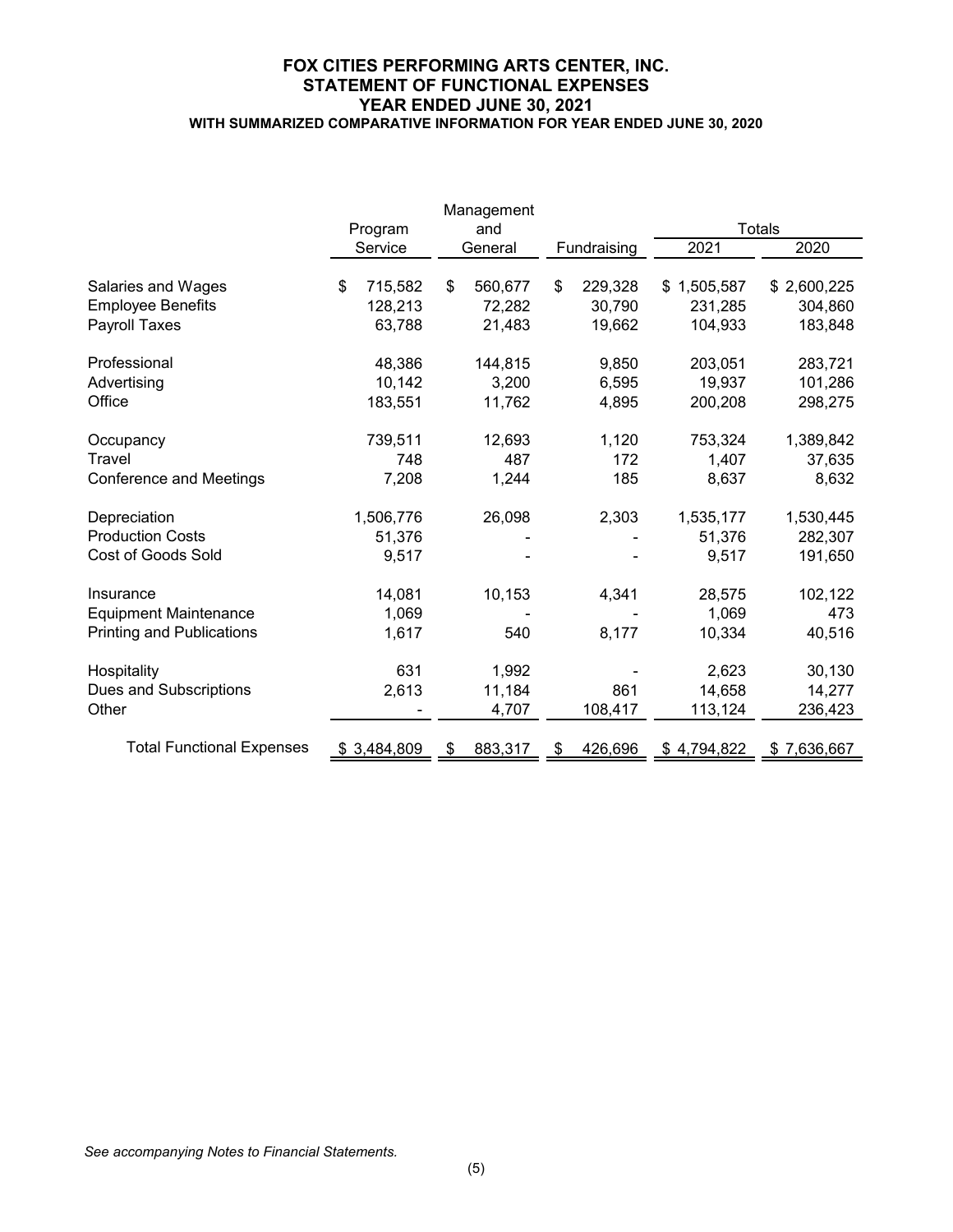#### **FOX CITIES PERFORMING ARTS CENTER, INC. STATEMENT OF CASH FLOWS YEAR ENDED JUNE 30, 2021 WITH COMPARATIVE INFORMATION FOR YEAR ENDED JUNE 30, 2020**

|                                                                                           |      | 2021        |            | 2020        |
|-------------------------------------------------------------------------------------------|------|-------------|------------|-------------|
| <b>CASH FLOWS FROM OPERATING ACTIVITIES</b>                                               |      |             |            |             |
| Change in Net Assets                                                                      | \$   | 4,528,853   | \$         | (1,741,720) |
| Adjustments to Reconcile Change in Net Assets to Net Cash                                 |      |             |            |             |
| Provided by Operating Activities:                                                         |      |             |            |             |
| Depreciation                                                                              |      | 1,535,177   |            | 1,530,445   |
| Amortization of Debt Issuance Costs                                                       |      | 12,237      |            | 10,738      |
| Net Realized and Unrealized Losses (Gains) on Investments                                 |      | (3,506,115) |            | 1,218,086   |
| Loss (Gain) on Cash Surrender Value of Life Insurance                                     |      | (2,273)     |            | 2,175       |
| Gain on Extinguishment of PPP Loan                                                        |      | (621, 995)  |            |             |
| Change in Present Value Discount on Contributions and Grants                              |      |             |            |             |
| Receivable                                                                                |      | (17,000)    |            | (18,000)    |
| Decrease (Increase) in:                                                                   |      |             |            |             |
| <b>Accounts Receivable</b>                                                                |      | 261,985     |            | (56, 875)   |
| Inventory                                                                                 |      | 11,896      |            | (15,010)    |
| <b>Prepaid Expenses</b>                                                                   |      | (1, 475)    |            | 151,269     |
| <b>Contributions and Grants Receivable</b>                                                |      | (77, 265)   |            | 403,231     |
| Increase (Decrease) in:                                                                   |      |             |            |             |
| <b>Accounts Payable</b>                                                                   |      | (26, 331)   |            | (4,684)     |
| <b>Accrued Liabilities</b>                                                                |      | (164, 612)  |            | (54, 915)   |
| <b>Advance Collections</b>                                                                |      | 10,877      |            | 108,840     |
| Net Cash Provided by Operating Activities                                                 |      | 1,943,959   |            | 1,533,580   |
| <b>CASH FLOWS FROM INVESTING ACTIVITIES</b>                                               |      |             |            |             |
| Purchase of Property and Equipment                                                        |      | (167, 327)  |            | (169, 734)  |
| Purchases of Investments                                                                  |      | (2,262,211) |            | (2,088,933) |
| Purchase of Life Insurance Contract                                                       |      | (20, 893)   |            | (21, 268)   |
| Proceeds from Sales of Investments                                                        |      | 685,000     |            | 749,000     |
| Net Cash Used by Investing Activities                                                     |      | (1,765,431) |            | (1,530,935) |
| <b>CASH FLOWS FROM FINANCING ACTIVITIES</b>                                               |      |             |            |             |
| Proceeds from Note Payable                                                                |      | 621,995     |            | 621,995     |
| Payments on Debt Issuance Costs                                                           |      | (41,000)    |            | (5,807)     |
| Net Cash Provided by Financing Activities                                                 |      | 580,995     |            | 616,188     |
| <b>NET INCREASE IN CASH</b>                                                               |      | 759,523     |            | 618,833     |
| Cash - Beginning of Year                                                                  |      | 1,363,489   |            | 744,656     |
| <b>CASH - END OF YEAR</b>                                                                 | - \$ | 2,123,012   | - \$       | 1,363,489   |
| SUPPLEMENTAL DISCLOSURE OF CASH FLOW INFORMATION<br>Cash Paid for Bond Financing Expenses | \$   | 512,149     | $\sqrt{3}$ | 936,403     |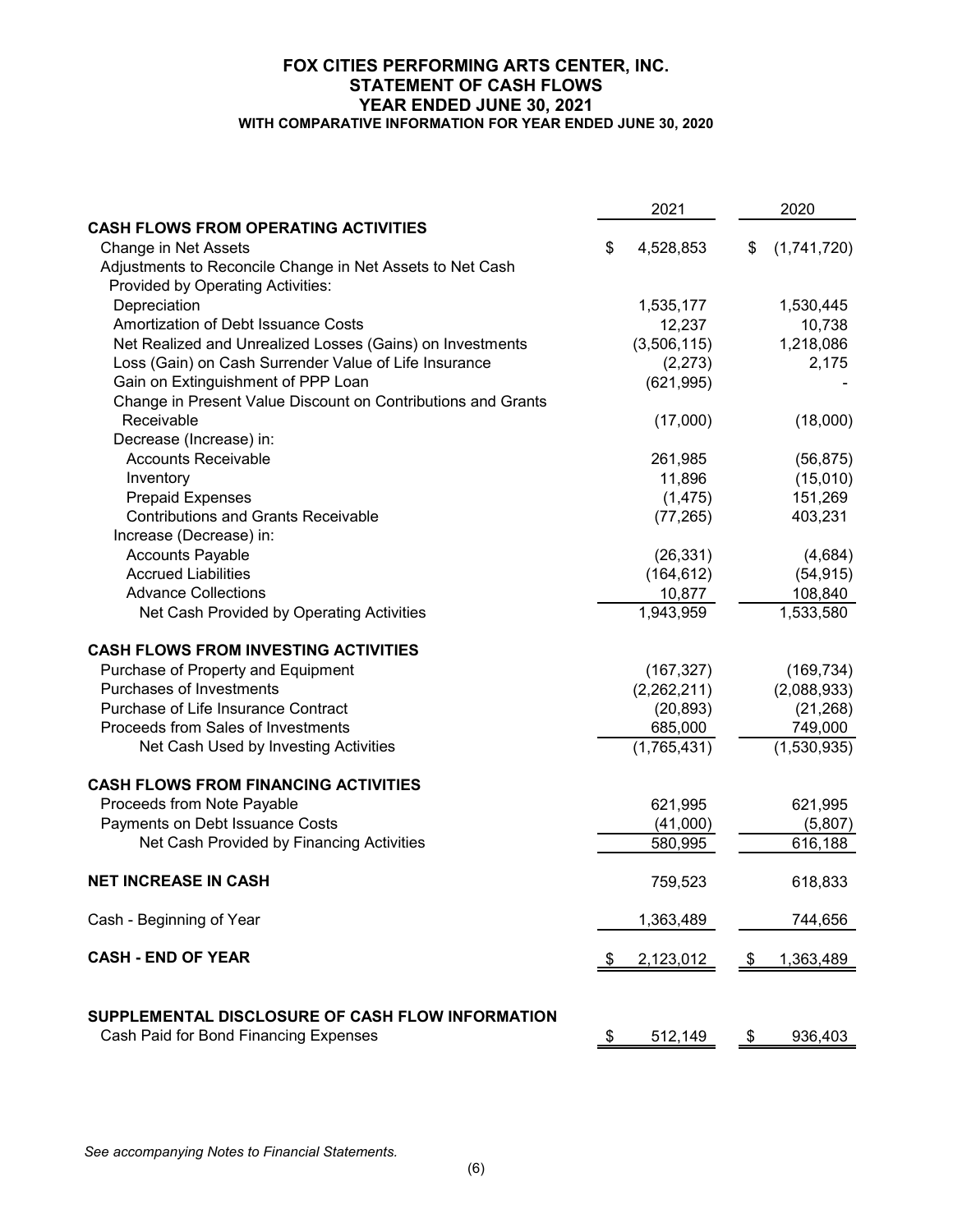#### **NOTE 1 NATURE OF ACTIVITIES AND SUMMARY OF SIGNIFICANT ACCOUNTING POLICIES**

#### **Nature of Activities**

Fox Cities Performing Arts Center, Inc. (the Center) is a Wisconsin nonstock, tax-exempt organization formed to own and operate a nonprofit performing arts center in Appleton, Wisconsin. The mission of the Center is to serve as a gathering place for the community to engage in educational opportunities and enhance understanding and enjoyment of life through the creation and presentation of the arts. The Center accomplishes this mission by providing a premier venue for performing arts attractions and a dynamic environment for community arts organizations. The Center's support comes primarily from admissions, contributions and grants. During the year ended June 30, 2021, the Center received a government grant, which totaled 27% of the Center's contributions and grants for the year, and 35% of the Center's contributions and grants receivable as of June 30, 2021.

### **Basis of Accounting**

The financial statements of the Center have been prepared on the accrual basis of accounting and, accordingly, reflect all significant receivables, payables, and other liabilities.

### **Basis of Presentation**

The Center is required to report information regarding its financial position and its activities in the following two classes of net assets:

*Net Assets Without Donor Restrictions* – Net assets available for use in general operations and not restricted by donor-imposed stipulations.

*Net Assets With Donor Restrictions* – Net assets that result from contributions whose use by the Center is limited by donor-imposed stipulations that either expire by passage of time or can be fulfilled and removed by actions of the Center pursuant to those stipulations. Other donor-imposed stipulations are perpetual in nature and cannot expire by passage of time nor can be fulfilled and removed by actions of the Center. The Center had no restrictions that were perpetual in nature at June 30, 2021 and 2020.

#### **Estimates**

Management uses estimates and assumptions in preparing financial statements. Those estimates and assumptions affect the reported amounts of assets and liabilities, the disclosure of contingent assets and liabilities, and the reported revenues and expenses. Actual results could differ from those estimates.

#### **Accounts Receivable**

Accounts receivable are stated at the amount the Center expects to collect from outstanding balances. Based upon the Center's assessment of the credit history with customers having outstanding balances and current relationships with them, it has concluded that realization of losses on balances outstanding at year-end will be immaterial.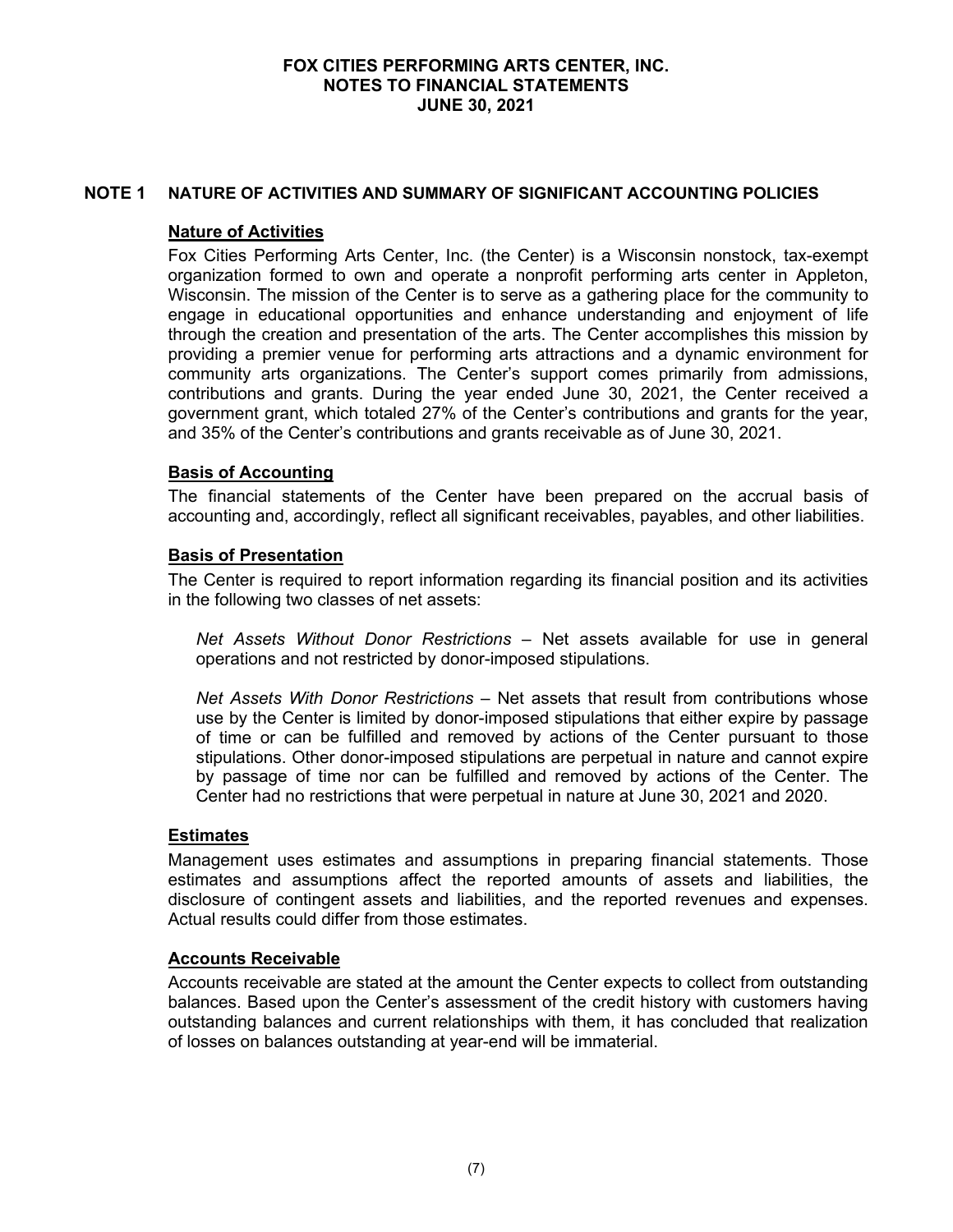### **NOTE 1 NATURE OF ACTIVITIES AND SUMMARY OF SIGNIFICANT ACCOUNTING POLICIES (CONTINUED)**

## **Inventory**

Inventory is stated at the lower of cost and net realizable value. Cost is determined by the first-in, first-out method. Net realizable value is the estimated selling prices in the ordinary course of business, less reasonably predictable costs of completion, disposal, and transportation.

## **Contributions and Grants Receivable**

Unconditional promises to give are recognized as revenue and as assets in the period the promise is received. Those intended to support the current period are reported as net assets without donor restrictions if they do not contain donor restrictions. Conditional promises to give are recognized only when the conditions on which they depend are substantially met. Intentions to give are not recognized as revenue unless they are legally enforceable.

## **Investments**

The Center carries investments in marketable securities with readily determinable fair values and all investments in debt securities at their fair values in the statement of financial position. Quoted market prices in active markets are used as the basis for measurement. Unrealized gains and losses are included in the change in net assets in the accompanying statement of activities.

## **Cash surrender Value of Life Insurance**

The Center is the owner and beneficiary of several life insurance policies. The insurance policies are recorded at their net cash surrender value, as reported by the issuing insurance company. The change in the value of the cash surrender value is included in investment income in the statement of activities.

## **Property and Equipment and Depreciation**

All acquisitions and improvements of property and equipment in excess of \$5,000 are capitalized while all expenditures for repairs and maintenance that do not materially prolong the useful lives of assets are expensed. Purchased property and equipment is carried at cost. Donated property and equipment is carried at the approximate fair value at the date of donation. Depreciation is computed using the straight-line method over the estimated lives of the assets.

## **Advance Collections**

Ticket sales and fees and facility usage income received in advance for upcoming events are recorded as liabilities and are either retained and recognized as revenue in the period that the event occurs or are transferred to the principal of the event when the Center is the agent in the transaction. If an event is cancelled, the corresponding advance collections would be refunded.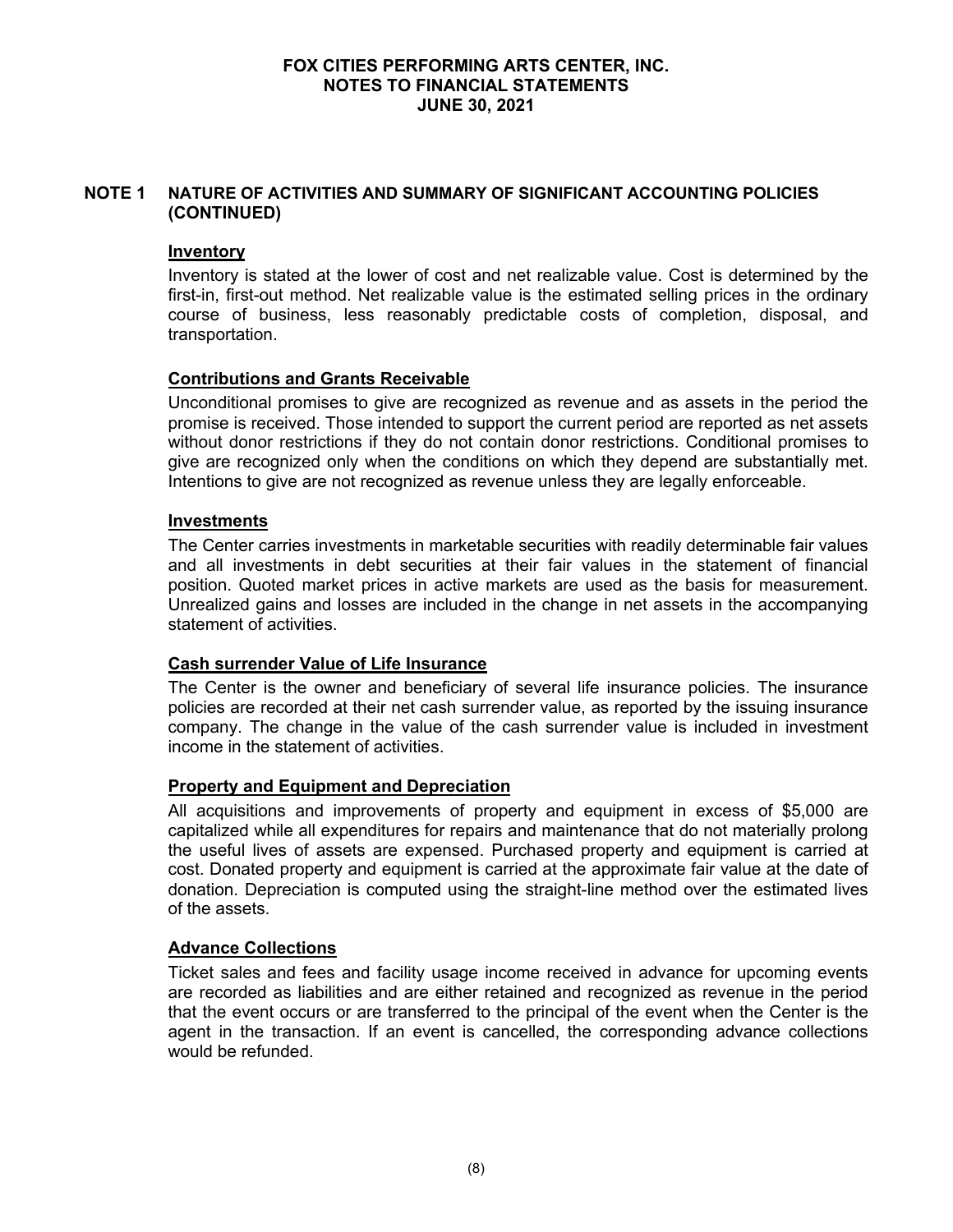### **NOTE 1 NATURE OF ACTIVITIES AND SUMMARY OF SIGNIFICANT ACCOUNTING POLICIES (CONTINUED)**

## **Operating Revenue Recognition**

The Center recognizes revenue from ticket sales and fees, facility and other usage fees, agent profit share, advertising, and other income over the time the services are provided, or the events occur. The performance obligation of providing a performing arts event or a venue for a performing arts event is recognized as services are simultaneously received and consumed by the customers. The Center recognizes revenue from concession sales at the time of the sale.

### **Fees Earned from Agent Sales**

The Center holds many events at its facility each year. Tickets sold for live theatrical performances fall into two categories. In the first category, the Center acts as the principal in the transaction. These performances are presented, and their presentation is controlled by the Center. In the second category, the Center acts as the agent for the transaction. With these performances, the Center usually receives a fixed usage fee and in some cases the Center also shares in the potential profit or loss of the event. As an agent, the Center provides the facility and essential support staff, but is not responsible for presenting the event, does not establish the ticket prices, and has limited or no credit risk in relation to the tickets. When the Center acts as the agent, the revenue and related event costs are removed from gross event revenue and gross event costs, respectively. Only the net fees earned by the Center from the event are reported as Fees Earned from Agent Sales in the statement of activities.

## **Contributions**

Unconditional contributions are recognized as revenue when they are promised or received, as applicable, and are available for unrestricted use unless specifically restricted by the donor. Donor-restricted contributions are reported as increases in net assets with donor restrictions. If a restriction expires, net assets with donor restrictions are reclassified to net assets without donor restrictions and reported in the statement of activities as Net Assets Released from Restriction.

Donated services are recognized as contributions if the services (a) create or enhance nonfinancial assets or (b) require specialized skills, are performed by people with those skills and would otherwise be purchased by the Center. Volunteers provided services to the Center throughout the year that have not been recognized as contributions in the financial statements because the recognition criteria were not met. The Center had approximately 30 volunteers that contributed approximately 600 hours during the year ended June 30, 2021, and approximately 400 volunteers that contributed approximately 20,000 hours during the year ended June 30, 2020.

## **Advertising**

The Center uses advertising to promote its programs among the audiences it serves. The costs of advertising are expensed as incurred. During the years ended June 30, 2021 and 2020, advertising costs totaled \$19,937 and \$101,286, respectively.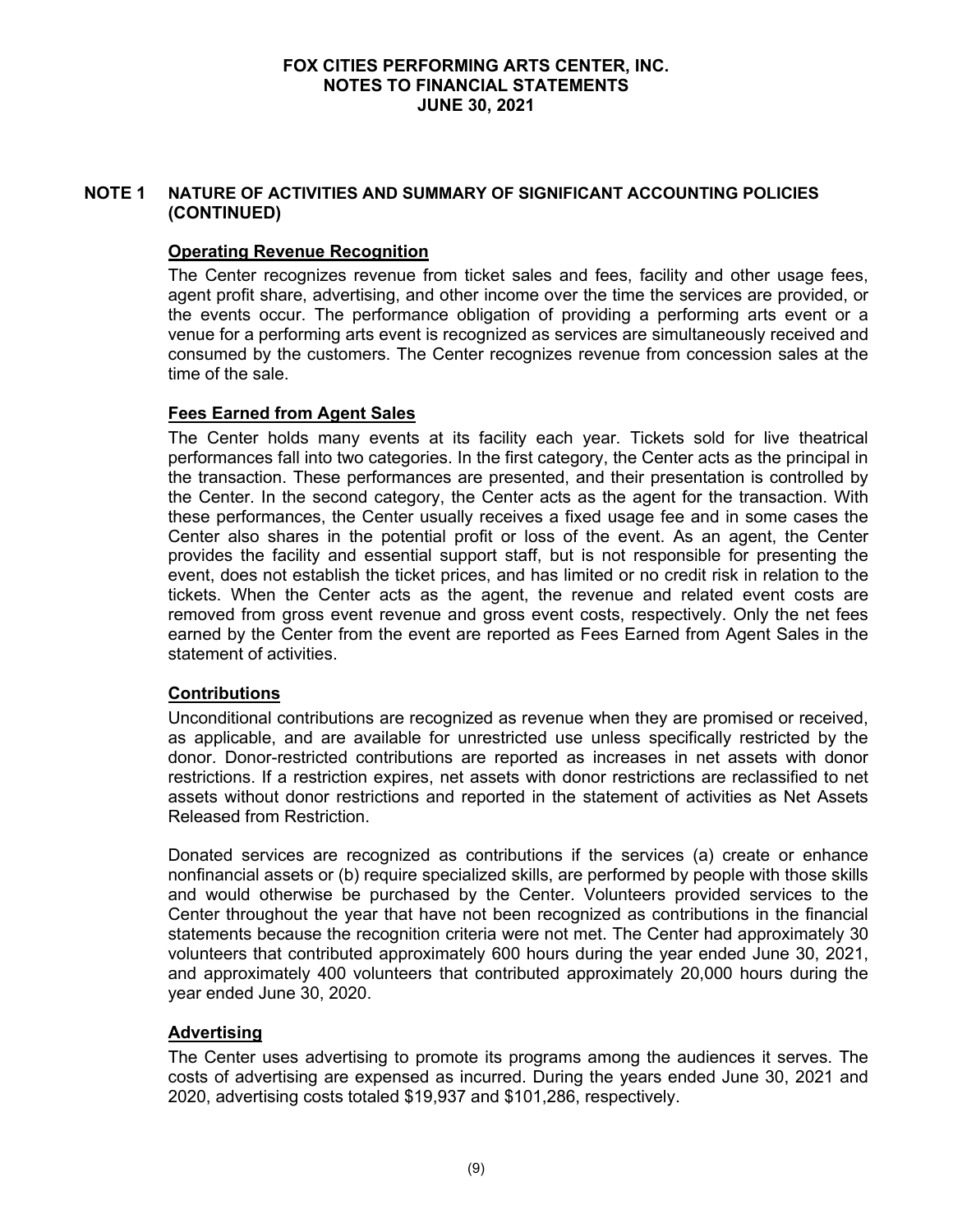## **NOTE 1 NATURE OF ACTIVITIES AND SUMMARY OF SIGNIFICANT ACCOUNTING POLICIES (CONTINUED)**

## **Presentation of Sales Tax**

The Center collects sales tax from certain customers and remits the entire amount to the appropriate governmental entities. The Center's accounting policy is to exclude the tax collected and remitted from revenues and expenses.

## **Functional Allocation of Expenses**

The costs of providing various programs and other activities have been summarized on a functional basis in the statement of functional expenses. This statement reports expenses that are attributed to program and supporting functions. Therefore, expenses require allocation on a reasonable basis that is consistently applied.

Depreciation and occupancy are allocated on the basis of square footage. Personnel costs and insurance are allocated on the basis of time and effort.

## **Income Tax Status**

The Center is exempt from federal income tax under Section  $501(c)(3)$  of the Internal Revenue Code. However, income from certain activities not directly related to the Center's tax-exempt purpose is subject to taxation as unrelated business income. The Center had no unrelated business taxable income for the years ended June 30, 2021 and 2020. In addition, the Center qualifies for the charitable contribution deduction under Section 170(b)(1)(A) and has been classified as an organization other than a private foundation under Section 509(a)(1). The Center is also exempt from Wisconsin income taxes.

## **Summarized Financial Information**

The financial statements include certain prior year summarized information in total but not by net asset class. Such information does not include sufficient detail to constitute a presentation in conformity with generally accepted accounting principles in the United States of America. Accordingly, such information should be read in conjunction with the Center's financial statements for the year ended June 30, 2020, from which the summarized information was derived.

## **Change in Accounting Principles**

During the year ended June 30, 2021, the Center adopted Financial Accounting Standards Board (FASB) Accounting Standards Update (ASU) 2016-02, *Leases (Topic 842)*. The core principle of this guidance is that a lessee should recognize the assets and liabilities that arise from leases. The standard requires lessees to reflect most leases on their statement of financial position as lease liabilities with a corresponding right-of-use asset, while leaving the presentation of lease expense in the statement of activities largely unchanged. The change in accounting principle was adopted on a modified retrospective transition method. There was no material impact on the Center's financial position or change in net assets as a result of the adoption of this accounting standard.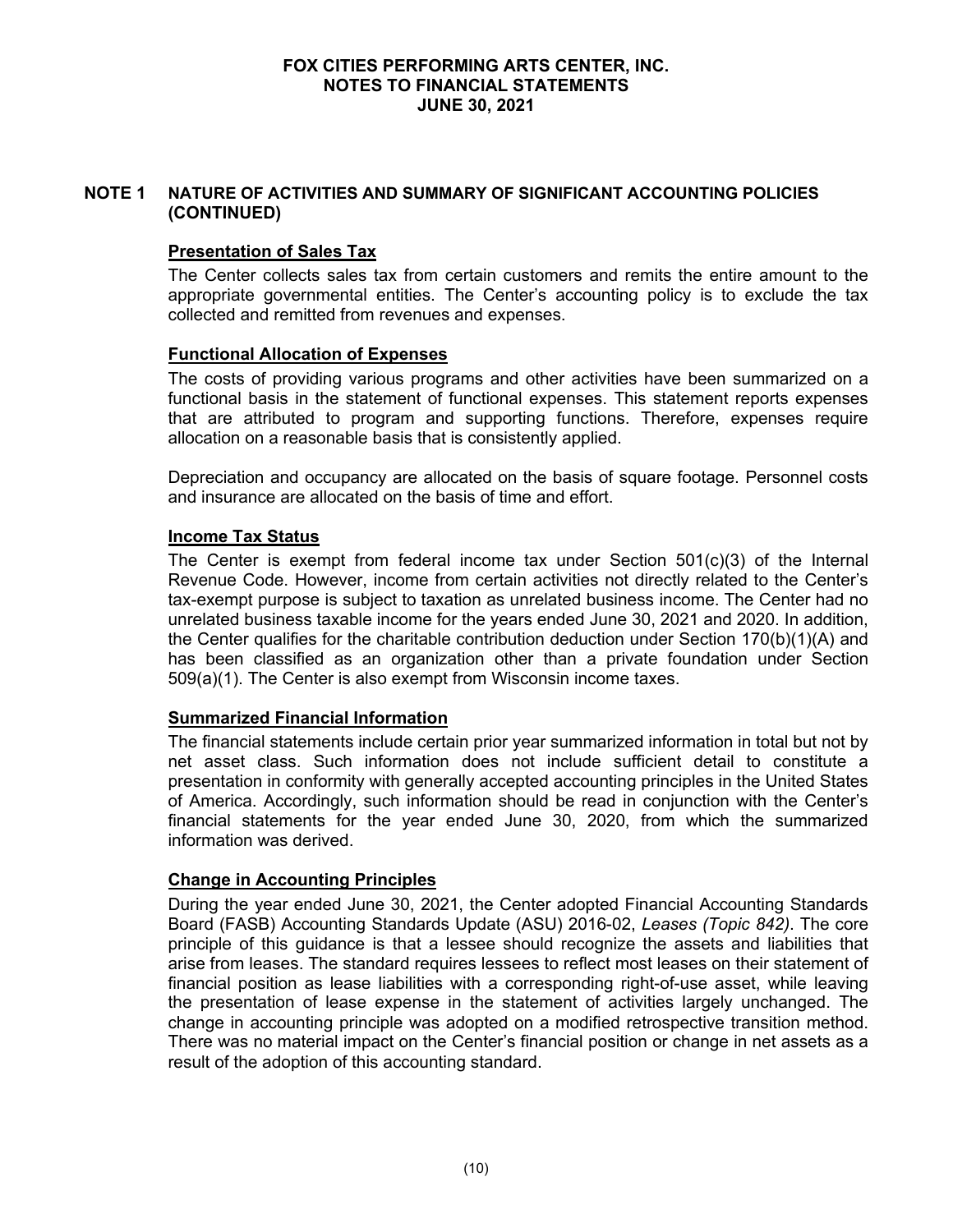### **NOTE 1 NATURE OF ACTIVITIES AND SUMMARY OF SIGNIFICANT ACCOUNTING POLICIES (CONTINUED)**

#### **Change in Accounting Principles (Continued)**

During the year ended June 30, 2021, the Center adopted the FASB ASU 2018-13, *Fair Value Measurement (Topic 820): Disclosure Framework – Changes to the Disclosure Requirements for Fair Value Measurements.* The amendments in the ASU are intended to improve the effectiveness of disclosures about fair value measurements required under Accounting Standards Codification (ASC) 820. The ASU removes and modifies certain disclosures related to fair value measurements. The adoption of ASU 2018-13 did not have a material impact on the Center's financial statements.

#### **Subsequent Events**

The Center has evaluated events and transactions for potential recognition or disclosure in the financial statements through October 19, 2021, the date on which the financial statements were available to be issued.

## **NOTE 2 LIQUIDITY AND AVAILABILITY**

As part of the Center's liquidity management, cash balances are maintained to meet daily operational needs. Continuous fundraising activities ensures an adequate cash balance throughout the year. The board of directors has established two endowment funds to manage amounts invested in mutual funds (see Note 6). As of June 30, 2021 and 2020, the board made available approximately \$225,000 and \$766,000, respectively, of the Center's investments to support the Center's current operations. If considered necessary, the board could approve additional distributions from the Center's investments to meet liquidity needs. The Center intends to spend only the current amount approved in the next year. The remaining balance of the investments has been excluded from the available assets shown below.

As the Center raises and collects contributions, amounts designated for the Center's endowment funds are used to purchase additional investments. All other contributions are added to the Center's cash accounts and are available to support the Center's current operations. Contributions and grants receivable that are expected to be collected in the next fiscal year and will be available to support current operations are included in the available assets shown below.

The Center's financial assets available within one year of June 30, 2021 and 2020 for general expenditures are as follows:

|                                                    | 2021      |  | 2020      |
|----------------------------------------------------|-----------|--|-----------|
| Cash                                               | 2,123,012 |  | 1,363,489 |
| Accounts Receivable                                | 50.925    |  | 312,910   |
| Contributions and Grants Receivable in Less than   |           |  |           |
| One Year for Current Operations                    | 1.680.554 |  | 755.914   |
| Investments Approved to Support Current Operations | 225,000   |  | 766,000   |
| Total                                              | 4.079.491 |  | 3,198,313 |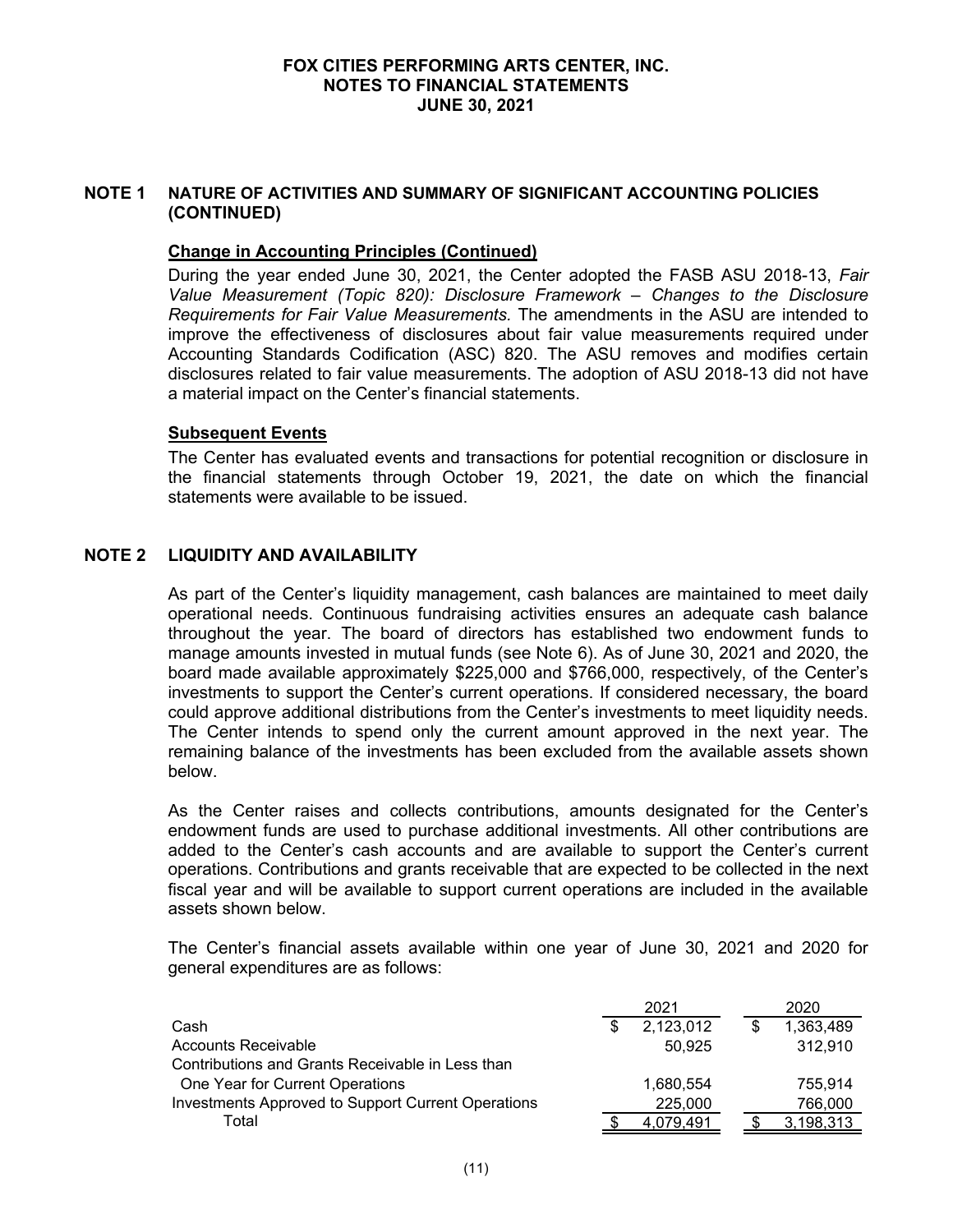#### **NOTE 3 CONCENTRATION OF CREDIT RISK**

The Center maintains its bank accounts at two financial institutions in the Appleton area. Aggregate deposits are insured by the Federal Deposit Insurance Corporation up to \$250,000 per insured depository institution. The Center's cash deposits exceed these federally insured limits at times during the year. The Center has not experienced any losses on these accounts. Management believes the Center is not exposed to any significant credit risk on cash.

## **NOTE 4 ACCOUNTS RECEIVABLE**

The balances for accounts receivable from contracts with customers consists of the following at June 30:

|                                  |   | 2021           |  | 2020    |  |
|----------------------------------|---|----------------|--|---------|--|
| Accounts Receivable:             |   |                |  |         |  |
| <b>Agent Profit Share</b>        | S | $\blacksquare$ |  | 171.635 |  |
| Other Usage Fees                 |   | 50,925         |  | 141.275 |  |
| <b>Total Accounts Receivable</b> |   | 50.925         |  | 312.910 |  |

## **NOTE 5 CONTRIBUTIONS AND GRANTS RECEIVABLE**

Contributions and grants receivable are primarily due from the federal government and various individuals and corporations located in the Fox Valley region. Contributions and grants receivable are as follows at June 30:

|                                                  |   | 2021      | 2020      |
|--------------------------------------------------|---|-----------|-----------|
| Receivable in Less than One Year                 | S | 2,415,376 | 1,939,051 |
| Receivable in One to Five Years                  |   | 373,075   | 765,725   |
| Receivable in Greater than Five Years            |   | 45,990    | 52,400    |
| <b>Total Unconditional Promises to Give</b>      |   | 2,834,441 | 2,757,176 |
| Less: Discount at a Rate of 2% to 3%             |   | (22,000)  | (39,000)  |
| <b>Present Value of Contributions and Grants</b> |   |           |           |
| Receivable                                       |   | 2.812.441 | 2,718,176 |

The Center considers all of the contributions and grants receivable to be fully collectible; accordingly, no allowance for uncollectible contributions and grants receivable has been established.

At June 30, 2021, the Center also had approximately \$315,500 remaining of a federal grant that is considered conditional. The remaining amount is conditional on the Center incurring eligible expenses and will be included in the financial statements in future years when the conditions are met.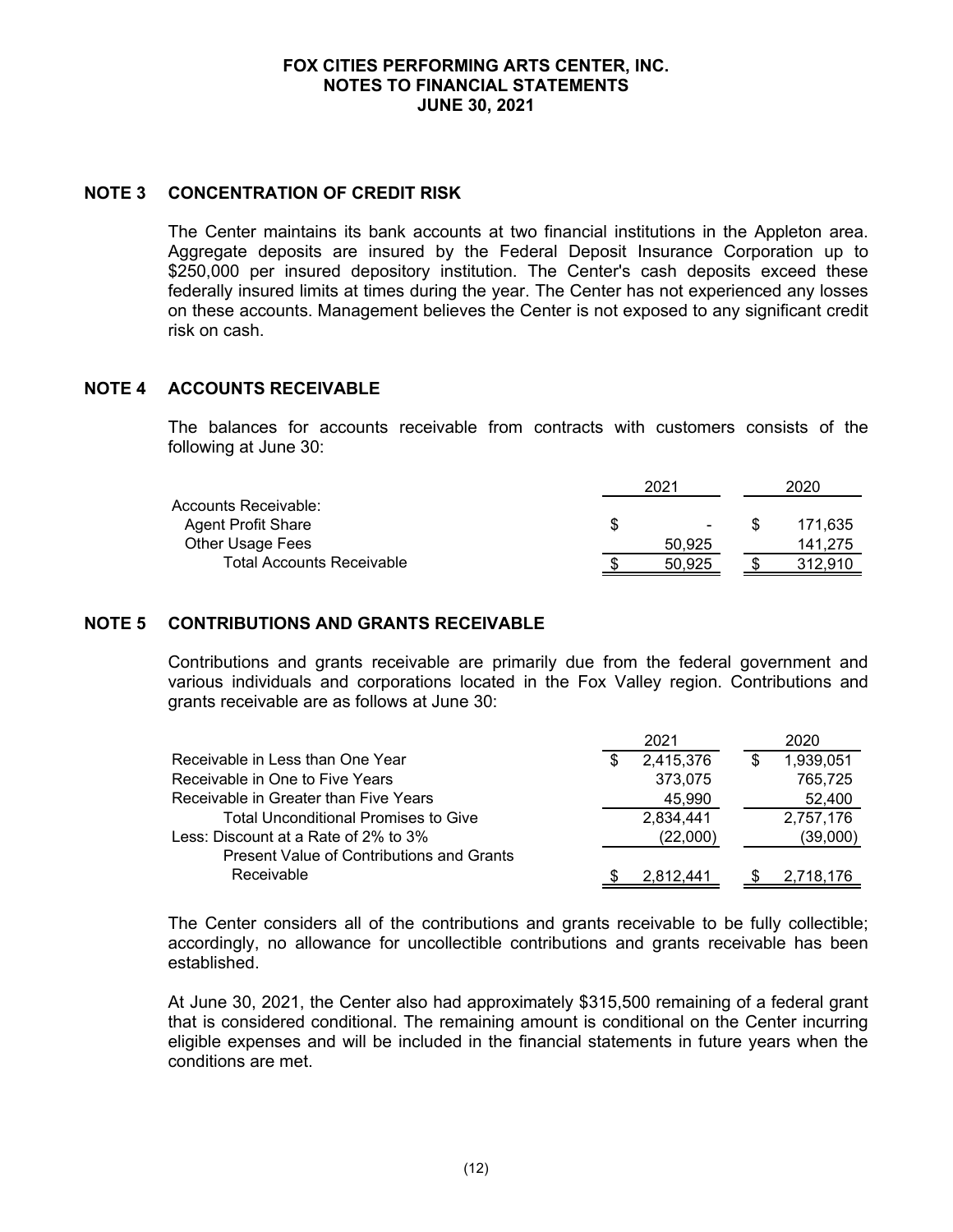#### **NOTE 6 ENDOWMENT FUNDS**

The Center has established two board-designated quasi-endowment funds which are not donor-restricted. The endowment funds are classified and reported as net assets without donor restrictions and are included in investments on the statement of financial position. The first fund is named "Fox Cities Performing Arts Center's Keystone Campaign - Operations Fund". Distributions will be made upon the recommendation of the board of directors to support the operations of the Center. The Center's investment objective is to maximize total return consistent with an acceptable level of risk.

Composition of and changes in the Keystone Operations Fund net assets for the years ended June 30, 2021 and 2020 were as follows:

|                                     |   | 2021      | 2020       |
|-------------------------------------|---|-----------|------------|
| Beginning of Year                   | S | 5,487,178 | 6,109,398  |
| Contributions                       |   | 145.000   | 70,000     |
| Investment Income, Net of Fees      |   | 128.338   | 184.257    |
| Net Appreciation (Depreciation)     |   | 516,205   | (127, 477) |
| Amount Appropriated for Expenditure |   | (400,000) | (749,000)  |
| End of Year                         |   | 5,876,721 | 5,487,178  |

The second fund is named "Fox Cities Performing Arts Center's Keystone Campaign - Endowment Fund". Distributions will be made according to the spending policy that will be determined annually by the board of directors to support the operations of the Center. The spending policy is expected to be 5% of the average market value of the fund for the most recent 12 calendar quarters. The Center's investment objective is preservation of principal to allow distribution of income for designated uses.

Composition of and changes in the Keystone Endowment Fund net assets for the years ended June 30, 2021 and 2020 were as follows:

|                                 | 2021       |  | 2020       |
|---------------------------------|------------|--|------------|
| Beginning of Year               | 10,057,925 |  | 9,416,633  |
| Contributions                   | 580.391    |  | 212.152    |
| Investment Income, Net of Fees  | 474.252    |  | 516.397    |
| Net Appreciation (Depreciation) | 1,866,052  |  | (87, 257)  |
| End of Year                     | 12.978.620 |  | 10,057,925 |

#### **NOTE 7 INVESTMENTS**

Investments consist of the following at June 30:

|                                  | 2021          | 2020          |
|----------------------------------|---------------|---------------|
| Mutual Funds:                    |               |               |
| <b>Bond Funds</b>                | \$ 32.768.143 | \$ 31,359,590 |
| <b>Balanced Stock/Bond Funds</b> | 17,526,469    | 13,851,696    |
| Total                            | 50.294.612    | 45.211.286    |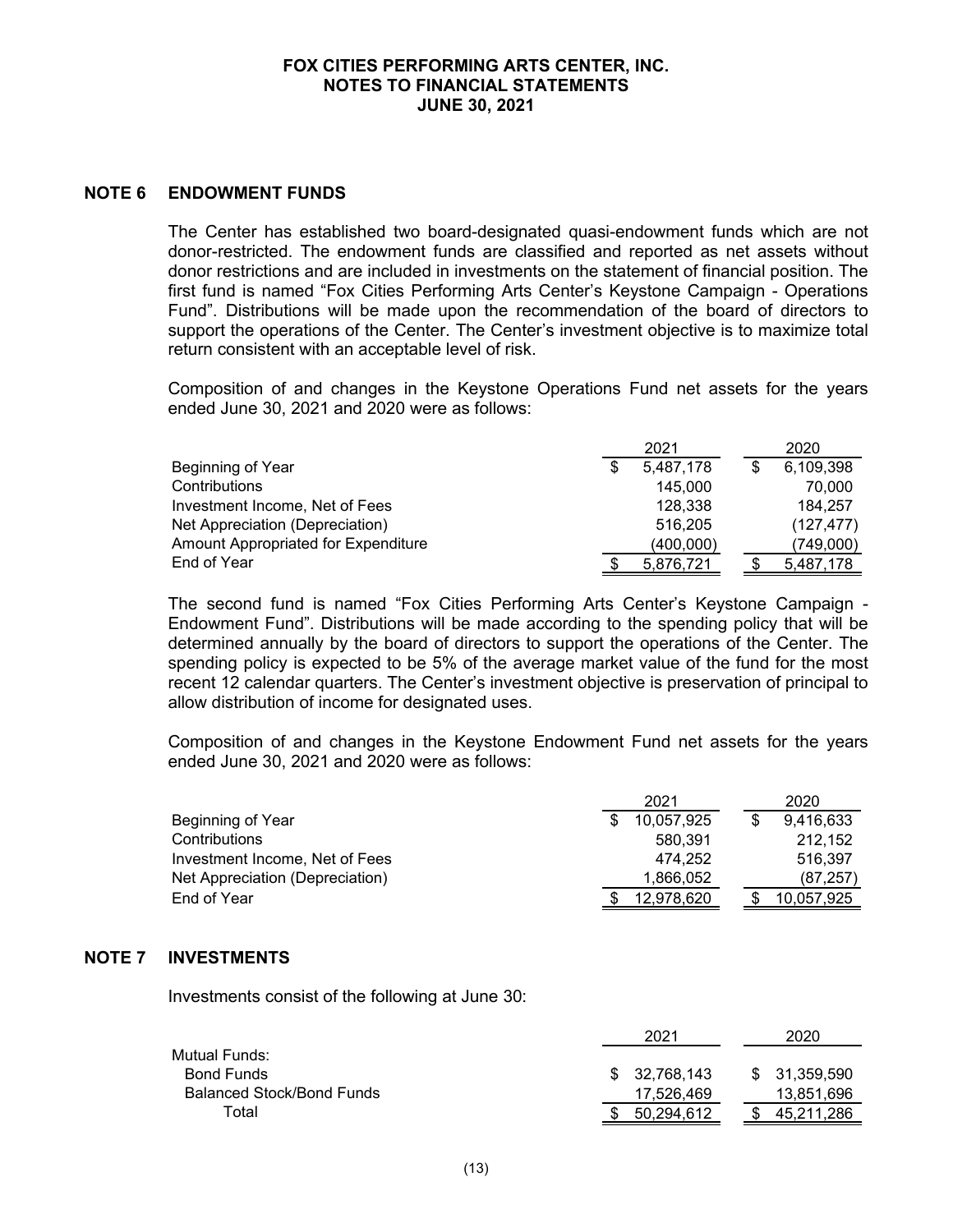### **NOTE 7 INVESTMENTS (CONTINUED)**

Investment income for the years ended June 30, 2021 and 2020 consist of the following:

| 2021       | 2020        |
|------------|-------------|
| 3,506,115  | (1,218,086) |
| 1.862.184  | 2,115,098   |
| (326, 863) | (311, 316)  |
| 2.273      | (2, 175)    |
| 5,043,709  | 583,521     |
|            |             |

#### **NOTE 8 PROPERTY AND EQUIPMENT**

Property and equipment consist of the following at June 30:

|                                | 2021           | 2020           |
|--------------------------------|----------------|----------------|
| Land and Land Improvements     | 1,436,216<br>S | 1,436,216      |
| <b>Building</b>                | 55,368,516     | 55,241,763     |
| <b>Operating Equipment</b>     | 2,575,156      | 2,534,882      |
| Office Equipment               | 186,758        | 186,458        |
| Software                       | 30,266         | 30,266         |
| Total                          | 59,596,912     | 59,429,585     |
| Less: Accumulated Depreciation | (28, 017, 956) | (26, 482, 779) |
| Total                          | 31,578,956     | 32,946,806     |
|                                |                |                |

#### **NOTE 9 ADVANCE COLLECTIONS**

The activity and balances for advance collections from contracts with customers for the years ended June 30, 2021 and 2020 were as follows:

|                                                                                                                                              | <b>Ticket Sales</b>                                |   | <b>Ticket Fees</b>               | <b>Facility Usage</b> |                               | Total                                               |
|----------------------------------------------------------------------------------------------------------------------------------------------|----------------------------------------------------|---|----------------------------------|-----------------------|-------------------------------|-----------------------------------------------------|
| Balance at June 30, 2019<br>Revenue Recognized<br>Payments Made to Principals<br>Payments Received for Future<br>Obligations, Net of Refunds | \$<br>437,385<br>(33, 678)<br>(403,707)<br>316,693 | S | 331.370<br>(331, 370)<br>574,821 | \$                    | 27,507<br>(27, 507)<br>13,588 | \$<br>796,262<br>(392,555)<br>(403, 707)<br>905,102 |
| Balance at June 30, 2020<br>Revenue Recognized<br>Payments Made to Principals<br>Payments Received for Future<br>Obligations, Net of Refunds | 316,693<br>385                                     |   | 574,821<br>698                   |                       | 13,588<br>9,794               | 905,102<br>10,877                                   |
| Balance at June 30, 2021                                                                                                                     | 317,078                                            |   | 575,519                          | \$                    | 23,382                        | \$<br>915,979                                       |

The Center expects to satisfy the remaining obligations as of June 30, 2021 or provide refunds within the next year.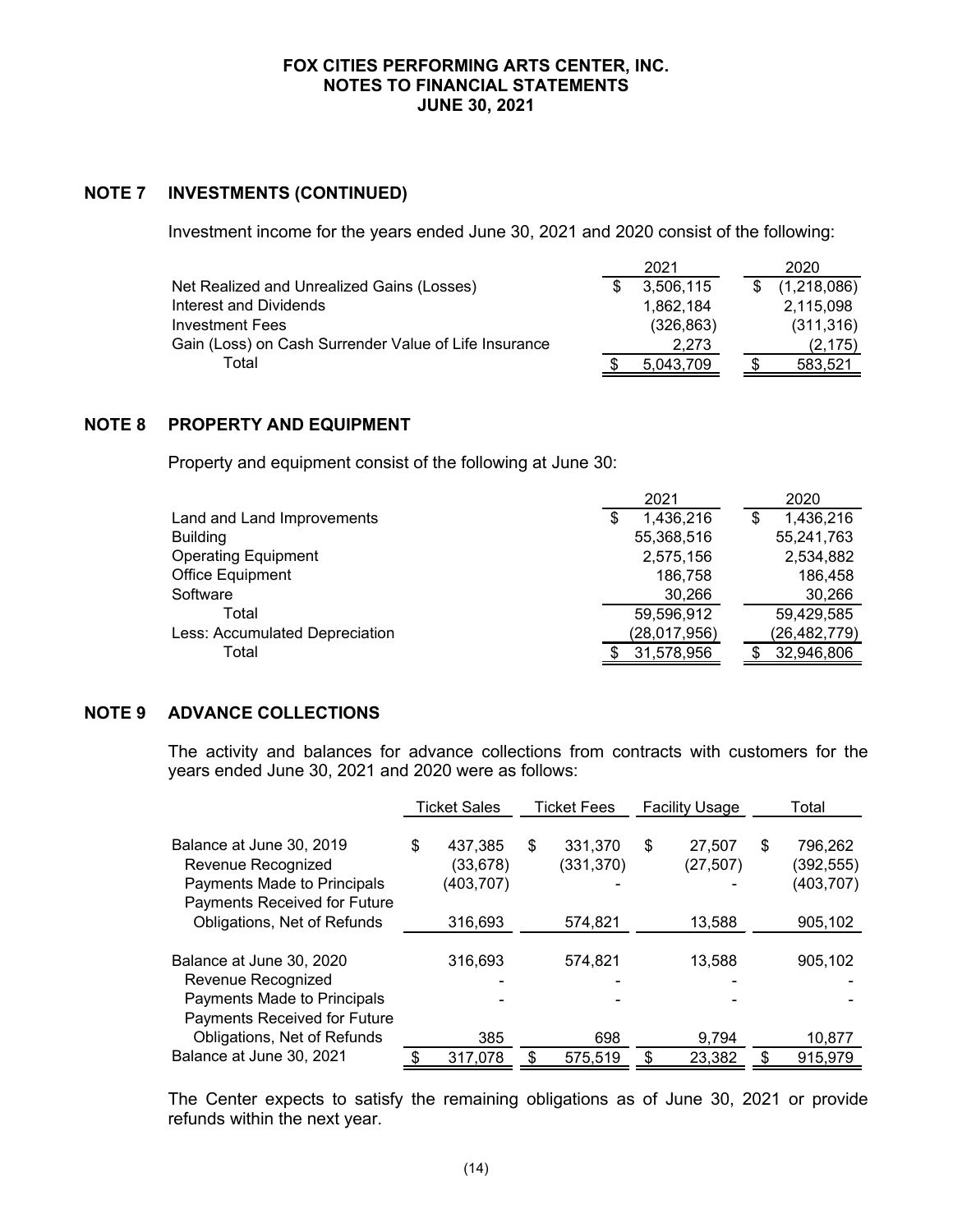#### **NOTE 10 NOTE PAYABLE**

On April 6, 2020, the Center received a loan from JPMorgan Chase Bank, N.A. in the amount of \$621,995 to fund payroll, utilities, and interest on existing debt through the Paycheck Protection Program (the PPP Loan). The Center is following Accounting Standards Codification (ASC) 470, *Debt*, to account for the PPP Loan. This loan was used to fund payroll.

On May 25, 2021, the U.S. Small Business Administration (SBA) processed the Center's PPP Loan forgiveness application and notified JPMorgan Chase Bank, N.A. the PPP Loan qualified for full forgiveness. Loan proceeds were received by the bank from the SBA on this date. Therefore, the Center was legally released from the debt and the loan forgiveness has been recorded as Gain on Extinguishment of PPP Loan on the statement of activities during the year ended June 30, 2021.

On April 5, 2021, the Center received a second PPP Loan from JPMorgan Chase, N.A. in the amount of \$621,995. The PPP Loan bears interest at a fixed rate of 0.98% per annum, with the first six months of interest deferred, has a term of two years, and is unsecured and guaranteed by the SBA. Payment of principal and interest is deferred until the date on which the amount of forgiveness is remitted to the lender or, if the Center fails to apply for forgiveness within 10 months after the covered period, then payment of principal and interest shall begin on that date.

The SBA may review funding eligibility and usage of funds for compliance with program requirements based on dollar thresholds and other factors. The amount of liability, if any, for noncompliance cannot be determined with certainty; however, management is of the opinion that any review will not have a material adverse impact on the Center's financial position.

#### **NOTE 11 BONDS PAYABLE**

Bonds payable consist of the following at June 30:

|                                                                                                                                                                                                                                                            |    | 2021       |    | 2020       |
|------------------------------------------------------------------------------------------------------------------------------------------------------------------------------------------------------------------------------------------------------------|----|------------|----|------------|
| Redevelopment Revenue Bonds Series 2001B,<br>mature in June 2036, due in monthly interest-only<br>payments initially at a variable rate (0.09% at<br>June 30, 2021) with an option to convert to a fixed<br>rate, secured by the mortgaged property of the |    |            |    |            |
| Center and a letter of credit totaling \$37,056,806                                                                                                                                                                                                        | S. | 36,700,000 | S. | 36.700.000 |
| Unamortized Bond Issuance Costs                                                                                                                                                                                                                            |    | (202,510)  |    | (173,747)  |
| <b>Total Bonds Payable</b>                                                                                                                                                                                                                                 |    | 36,497,490 |    | 36,526,253 |

The loan agreement contains various covenants. Management believes that the Center was in compliance with these covenants at June 30, 2021.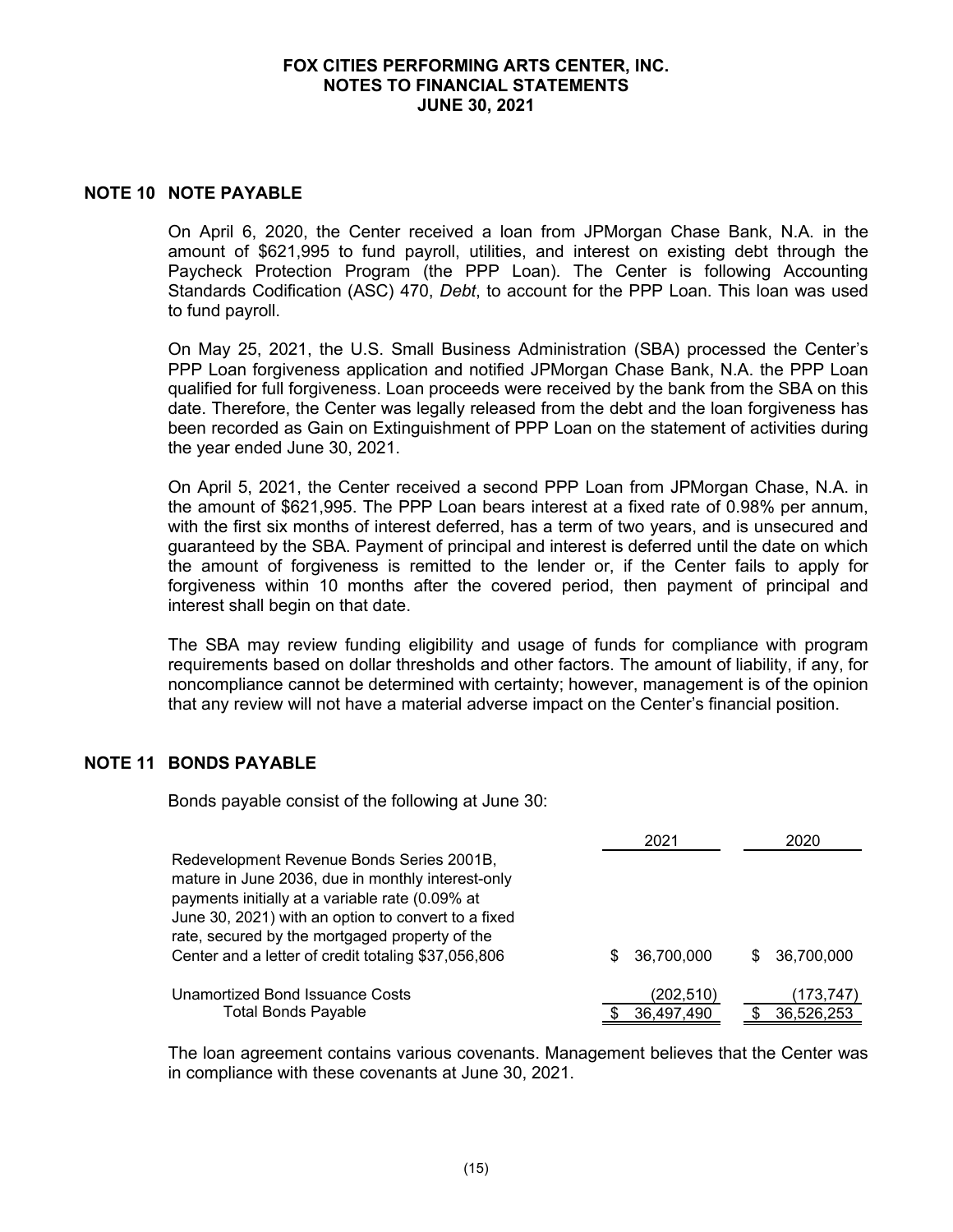#### **NOTE 11 BONDS PAYABLE (CONTINUED)**

Bond financing expenses for the years ended June 30, 2021 and 2020 consist of the following:

|                                  | 2021 |         |  | 2020    |
|----------------------------------|------|---------|--|---------|
| Bond Interest Expense            |      | 60.324  |  | 451.364 |
| Letter of Credit Fees            |      | 337.629 |  | 380.168 |
| Bond Trustee and Other Bond Fees |      | 47.416  |  | 49.509  |
| Total                            |      | 445.369 |  | 881.041 |

### **NOTE 12 NET ASSETS WITHOUT DONOR RESTRICTIONS**

Net assets without donor restrictions at June 30, 2021 and 2020 consist of the following:

|                                                    | 2021         | 2020         |
|----------------------------------------------------|--------------|--------------|
| Undesignated                                       | \$27,053,037 | \$24,849,808 |
| Board-Designated Keystone Operations Fund (Note 6) | 5.876.721    | 5.487.178    |
| Board-Designated Keystone Endowment Fund (Note 6)  | 12.978.620   | 10,057,925   |
| Net Assets Without Donor Restrictions              | 45.908.378   | 40,394,911   |

## **NOTE 13 NET ASSETS WITH DONOR RESTRICTIONS**

Net assets with donor restrictions at June 30, 2021 and 2020 consist of the following:

|                                            |     | 2021      |    | 2020      |
|--------------------------------------------|-----|-----------|----|-----------|
| <b>Purpose Restrictions:</b>               |     |           |    |           |
| Land (See Note 14)                         | SS. | 1.303.748 | S. | 1,303,748 |
| Time Restrictions:                         |     |           |    |           |
| <b>Contributions and Grants Receivable</b> |     | 1,631,221 |    | 2,533,176 |
| Contributions Received for Future Periods  |     | 130.056   |    | 212.715   |
| Net Assets With Donor Restrictions         |     | 3.065.025 |    | 4.049.639 |

Net assets were released from donor restrictions by occurrence of the passage of time or other events specified by the donors as follows for the years ended June 30:

|                                                  | 2021      | 2020.    |
|--------------------------------------------------|-----------|----------|
| <b>Expiration of Time Restrictions:</b>          |           |          |
| <b>Contributions and Grants Receivable</b>       | 1.299.526 | 975.620  |
| <b>Contributions Received for Future Periods</b> | 210.142   | 209.304  |
| Total Net Assets Released from Restriction       | 1.509.668 | .184.924 |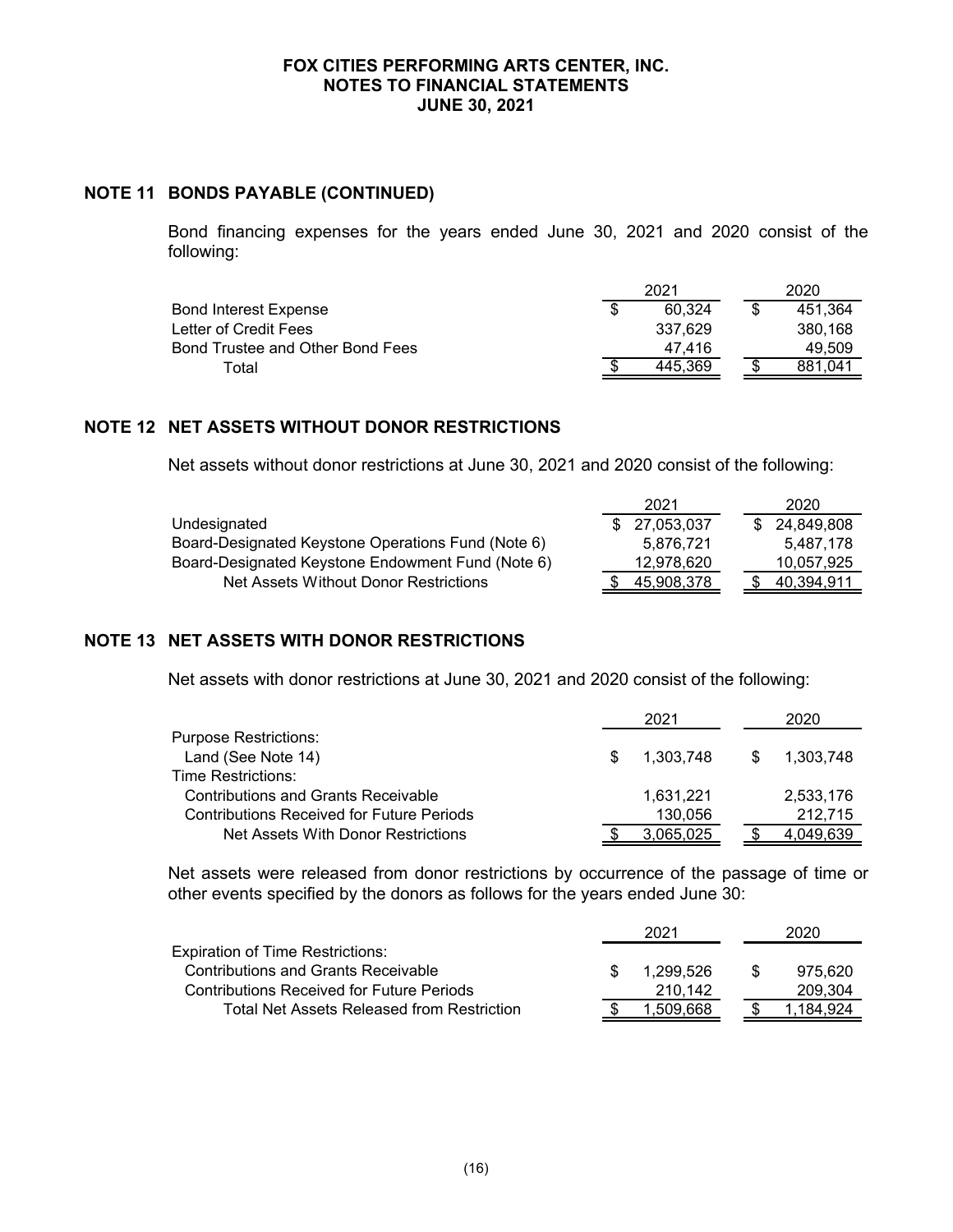#### **NOTE 14 DEVELOPMENT AGREEMENT**

The land owned by the Center was originally contributed to the Center by the city of Appleton and the Appleton Redevelopment Authority as part of a development agreement. The contributed land contains a restriction that it must be used for a performing arts center until November 2032. If the Center sells the land or any part of the land to a third party for use other than as a performing arts center, the Center must reimburse the city for the then fair market value of the land sold.

## **NOTE 15 MULTIEMPLOYER DEFINED CONTRIBUTION RETIREMENT PLAN**

The Center has a co-employment agreement with QTI Human Resources, Inc. The Center participates in the QTI Human Resources, Inc. 401(k) Profit Sharing Plan, which is a multiemployer, defined contribution retirement plan qualified under Section 401(k) of the Internal Revenue Code. The plan covers substantially all the Center's nonunion employees with at least one year of service and 1,000 hours during the plan year. The plan provides for a matching contribution by the Center equal to 100% of the employee's contribution up to 3% of the employee's compensation. For the years ended June 30, 2021 and 2020, the Center contributed approximately \$39,000 and \$43,000, respectively, to the plan.

### **NOTE 16 DEFERRED COMPENSATION AND INVESTMENTS DESIGNATED FOR DEFERRED COMPENSATION**

The Center has a deferred compensation arrangement with a former key employee whereby a discretionary amount determined by the board of directors was deferred each year. The deferred compensation, plus earnings thereon, became fully payable upon separation of service by the employee. Deferred compensation expense totaled \$-0- for the years ended June 30, 2021 and 2020.

The Center has established various investment funds in which to accumulate assets to fund the future deferred compensation payments. The Center invested amounts equal to the deferred compensation expense on an annual basis. These investment funds are part of the general assets of the Center and the former employee does not have a secured interest in them. However, since it is the Center's intention to use these investments only to fund future deferred compensation payments, they are presented as "Investments designated for deferred compensation" on the statement of financial position. These investments are stated at fair value. Realized and unrealized gains and losses are not separately presented in the statement of activities since such gains and losses accrue to the benefit of the former employee.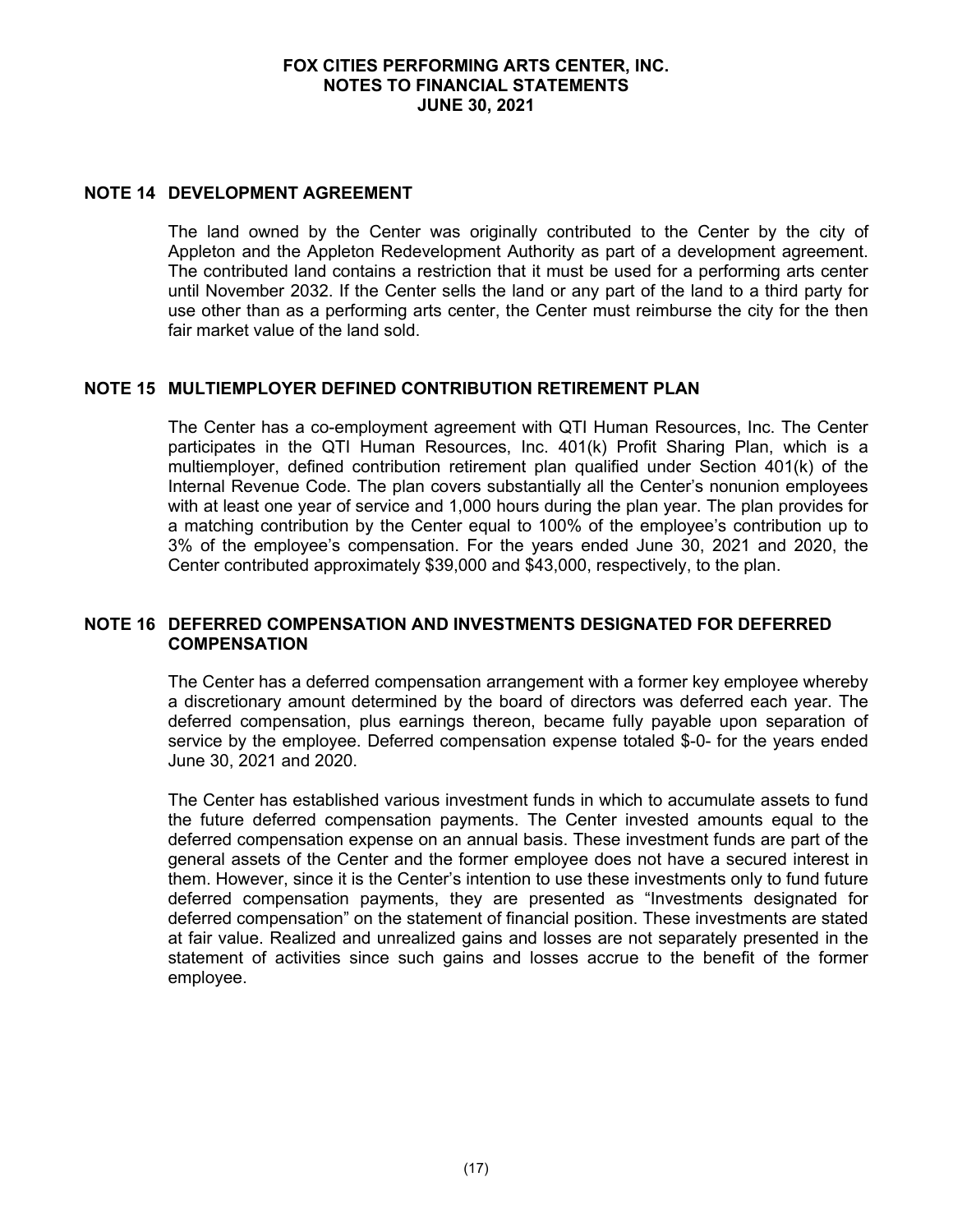## **NOTE 16 DEFERRED COMPENSATION AND INVESTMENTS DESIGNATED FOR DEFERRED COMPENSATION (CONTINUED)**

Investments designated for deferred compensation consist of the following June 30:

|                    | 2021 |         |   | 2020    |  |
|--------------------|------|---------|---|---------|--|
| Mutual Funds:      |      |         |   |         |  |
| Annuities          | \$   | 40.315  | S | 45,158  |  |
| <b>Real Estate</b> |      | 26,824  |   | 29,001  |  |
| Fixed Income       |      | 50.190  |   | 56,654  |  |
| <b>Equities</b>    |      | 213,617 |   | 172,873 |  |
| Total              |      | 330,946 |   | 303,686 |  |

### **NOTE 17 FAIR VALUE MEASUREMENTS**

Fair value is the price that would be received to sell an asset or paid to transfer a liability in an orderly transaction between market participants. Accounting standards have established a hierarchy of valuation techniques used to measure fair value. This hierarchy consists of three broad levels: Level 1 consists of unadjusted quoted prices in active markets for identical assets, Level 2 consists of inputs observable in the marketplace other than quoted prices in active markets for identical assets, and Level 3 consists of significant inputs unobservable in the marketplace.

The fair value of the investments described in Notes 7 and 16 are based on quoted and computed market prices of the securities at June 30, 2021 and 2020.

The following are the major categories of assets measured at fair value on a recurring basis as of June 30, 2021 and 2020:

|                           | Level 1         | Level 2 |         | Level 3 |  | Total          |
|---------------------------|-----------------|---------|---------|---------|--|----------------|
| 2021                      |                 |         |         |         |  |                |
| Mutual Funds:             |                 |         |         |         |  |                |
| Bond Funds:               |                 |         |         |         |  |                |
| <b>Limited Maturity</b>   | \$<br>1,328,871 | \$      |         | \$      |  | 1,328,871<br>S |
| Opportunity               | 31,439,272      |         |         |         |  | 31,439,272     |
| Balance Stock/Bond Funds: |                 |         |         |         |  |                |
| <b>Diverse</b>            | 4,547,850       |         |         |         |  | 4,547,850      |
| Moderate                  | 12,978,619      |         |         |         |  | 12,978,619     |
| Other Fixed Income        | 50,190          |         |         |         |  | 50,190         |
| <b>Other Equities</b>     | 145,588         |         | 68,029  |         |  | 213,617        |
| Annuities                 |                 |         | 40,315  |         |  | 40,315         |
| <b>Real Estate</b>        | 26,824          |         |         |         |  | 26,824         |
| Total                     | \$50,517,214    |         | 108,344 | \$      |  | \$50,625,558   |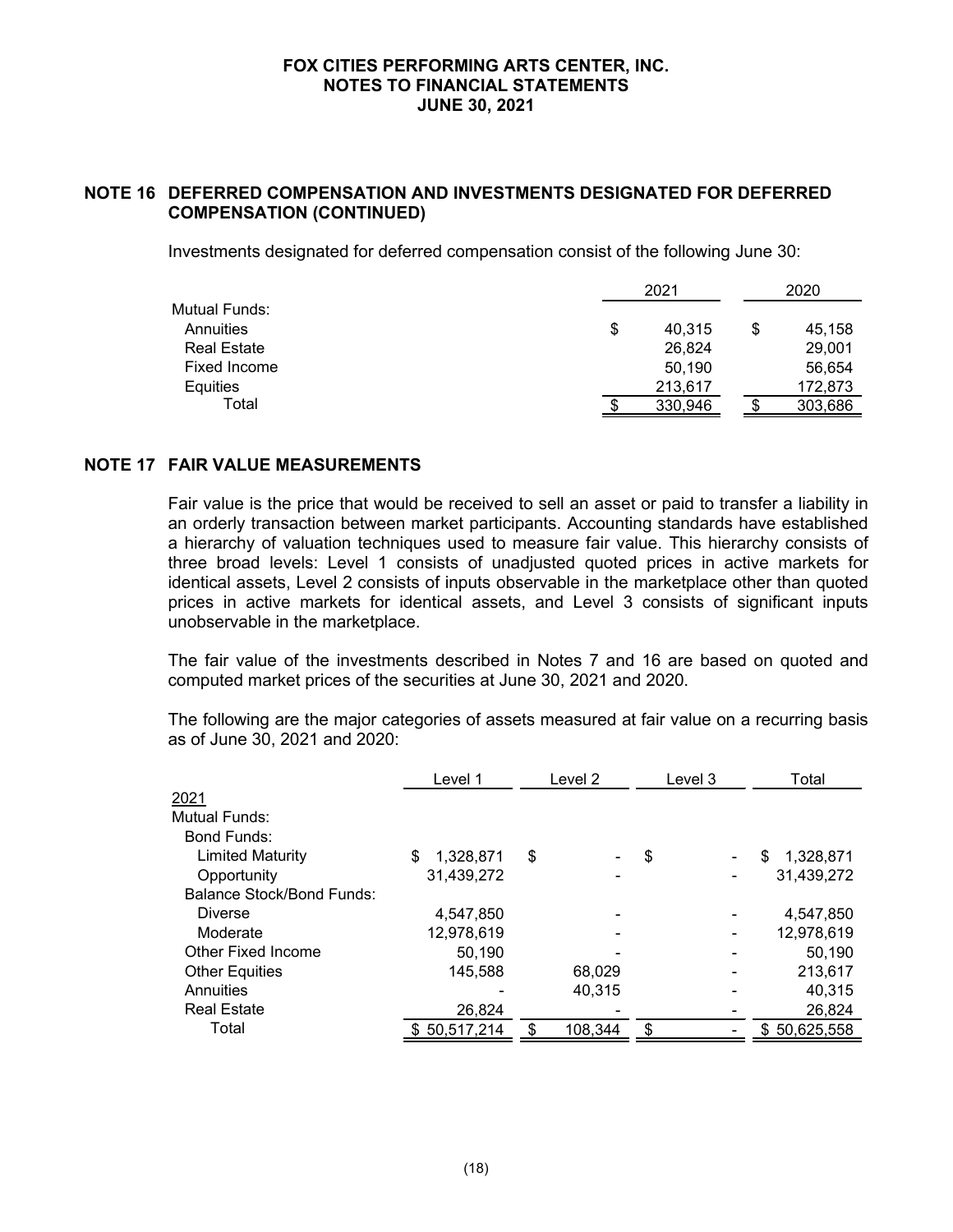|                           | Level 1        | Level 2 | Level 3<br>Total |                |
|---------------------------|----------------|---------|------------------|----------------|
| 2020                      |                |         |                  |                |
| Mutual Funds:             |                |         |                  |                |
| Bond Funds:               |                |         |                  |                |
| <b>Limited Maturity</b>   | S<br>1,693,407 | \$      | \$               | 1,693,407<br>S |
| Opportunity               | 29,666,183     | ٠       |                  | 29,666,183     |
| Balance Stock/Bond Funds: |                |         |                  |                |
| <b>Diverse</b>            | 3.793.771      |         |                  | 3,793,771      |
| Moderate                  | 10,057,925     |         |                  | 10,057,925     |
| Other Fixed Income        | 56,654         |         |                  | 56,654         |
| <b>Other Equities</b>     | 118.351        | 54,522  |                  | 172,873        |
| Annuities                 |                | 45,158  |                  | 45,158         |
| <b>Real Estate</b>        | 29,001         |         |                  | 29,001         |
| Total                     | \$45,415,292   | 99,680  | \$               | \$45.514.972   |

#### **NOTE 17 FAIR VALUE MEASUREMENTS (CONTINUED)**

The Center invests in various investment securities. Investment securities are exposed to various risks such as interest rate, market, and credit risks. Due to the level of risk associated with certain investment securities, it is at least reasonably possible that changes in the values of investments securities will occur in the near term and that such changes could materially affect the amounts reported in the statement of financial position.

## **NOTE 18 OPERATING REVENUE**

The Center's revenue disaggregated according to the timing of transfer of goods or services for the years ended June 30, 2021 and 2020 consists of the following:

|                                           | 2021        | 2020          |  |
|-------------------------------------------|-------------|---------------|--|
| Revenue Recognized at a Point in Time:    |             |               |  |
| Event Revenue:                            |             |               |  |
| <b>Concession Sales</b>                   | \$<br>5,370 | \$<br>540,299 |  |
| Revenue Recognized Over Time:             |             |               |  |
| Event Revenue:                            |             |               |  |
| <b>Ticket Sales</b>                       | 943         | 381,473       |  |
| <b>Ticket Fees</b>                        | 2,227       | 692,402       |  |
| Advertising                               |             | 114,241       |  |
| Other                                     | 7,564       | 91,597        |  |
| Fees Earned from Agent Sales:             |             |               |  |
| <b>Facility Usage</b>                     |             | 506,163       |  |
| <b>Other Usage Fees</b>                   |             | 153,918       |  |
| <b>Agent Profit Share</b>                 |             | 736,088       |  |
| <b>Total Revenue Recognized Over Time</b> | 10,734      | 2,675,882     |  |
| <b>Total Operating Revenue</b>            | 16,104      | 3,216,181     |  |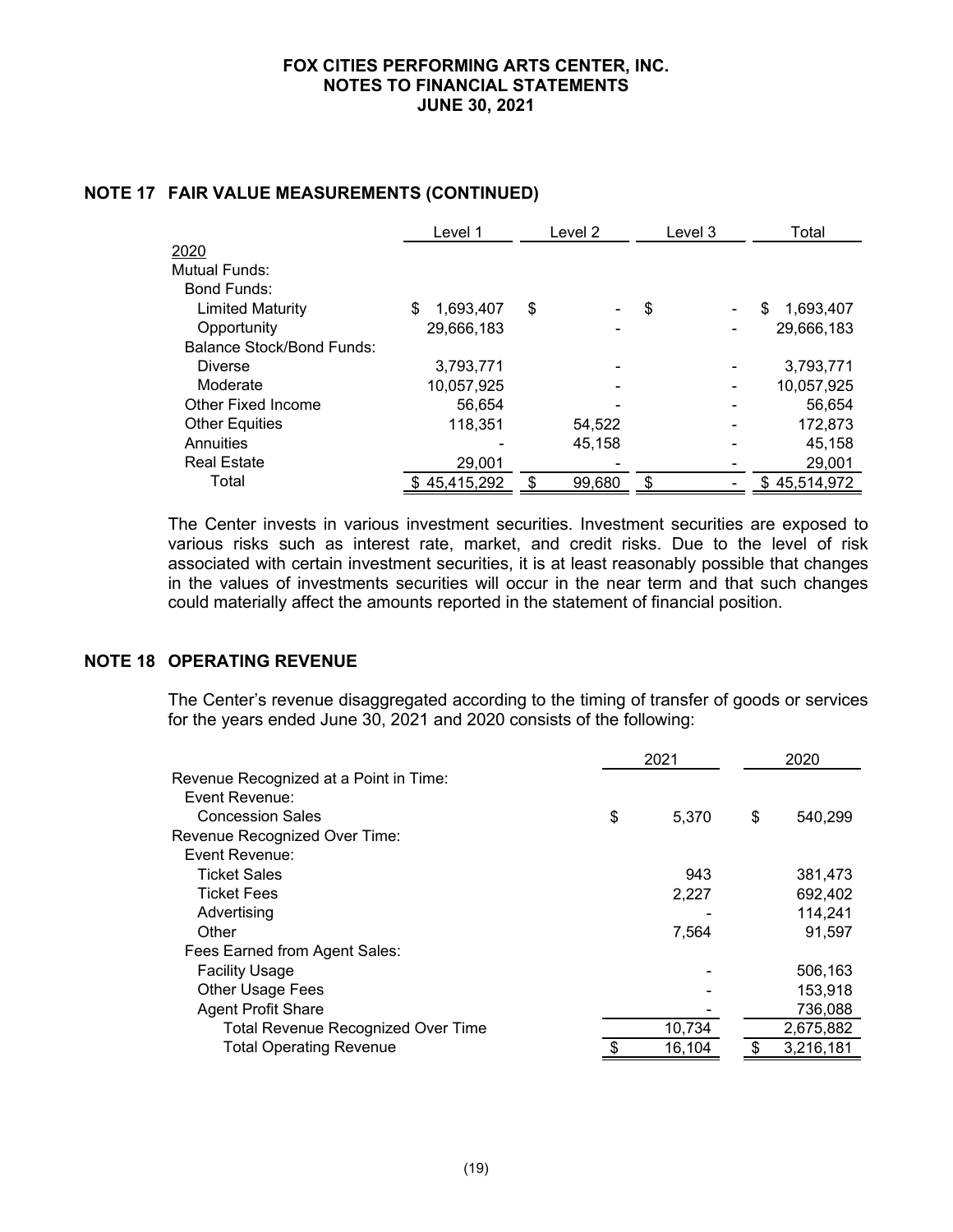#### **NOTE 19 RELATED PARTY TRANSACTIONS**

The Center receives contributions from management, members of its board of directors, and corporations owned by members of its board of directors. During the years ended June 30, 2021 and 2020, these related parties contributed approximately \$121,000 and \$103,000, respectively, to the Center. Discounted contributions receivable from these related parties are approximately \$47,000 and \$58,000 at June 30, 2021 and 2020, respectively.

## **NOTE 20 COMMITMENT**

The Center has a presentation agreement with another entity to act as an agent (see Note 1) in presenting Broadway-type attractions at the Center through June 30, 2024. If the Center terminates this agreement before June 30, 2024, without good cause, the Center would owe this entity \$25,000 for each fiscal year remaining in the term of the agreement. The Center does not plan to terminate this agreement before June 30, 2024.

### **NOTE 21 MULTIEMPLOYER PENSION PLAN**

The Center contributes to one multiemployer union retirement plan under a collective bargaining agreement which provides retirement benefits for certain union-represented employees. The Center's collective bargaining agreement does not require a minimum contribution be made to the plan. The risks of participating in this multiemployer plan are different from a single-employer plan in the following aspects:

- Assets contributed to the multiemployer plan by one employer may be used to provide benefits to employees of other participating employers.
- If a participating employer stops contributing to the plan, the unfunded obligations of the plan may be borne by the remaining participating employers.
- If the Center chooses to stop participating in the multiemployer plan, the Center may be required to pay the plan an amount based on the underfunded status of the plan, referred to as a withdrawal liability.

The Center currently has no intention of withdrawing from the multiemployer pension plan in which it participates.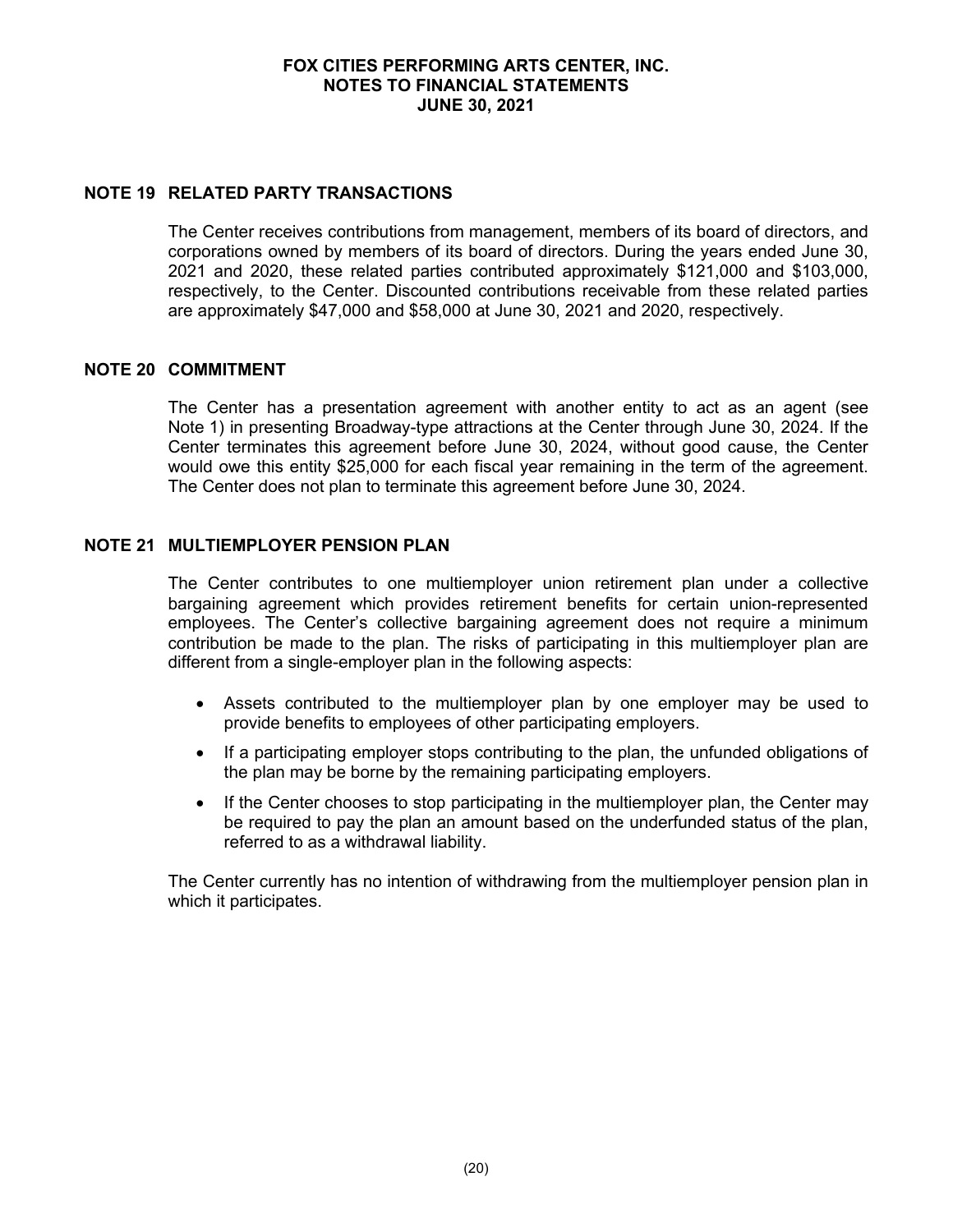### **NOTE 21 MULTIEMPLOYER PENSION PLAN (CONTINUED)**

The table below contains a summary of the most recently available plan information relating to the Center's participation in the multiemployer pension plan, including the Center's contributions. The plan year ends are December 31, 2020 and 2019. The Center's contributions are for the plan year. The Center's contributions are not more than 5% of total plan contributions for the plan year.

|                                                                                              | Employer<br>Identification | <b>Pension Protection</b><br>Act (PPA) Certified<br>Zone Status <sup>1</sup><br>Contributions<br>FIP/RP |       |                     |          | Surcharge | Expiration<br>Date of<br>Collective<br>Bargaining |           |
|----------------------------------------------------------------------------------------------|----------------------------|---------------------------------------------------------------------------------------------------------|-------|---------------------|----------|-----------|---------------------------------------------------|-----------|
| <b>Fund Name</b>                                                                             | Number                     | 2020                                                                                                    | 2019  | Status <sup>2</sup> | 2020     | 2019      | Imposed                                           | Agreement |
| I.A.T.S.E (International Alliance<br>of Theatrical Stage Employees)<br>National Pension Fund | 13-1849172/<br>001         | Green                                                                                                   | Green | N/A                 | \$12.024 | \$64.027  | N/A                                               | 6/30/2024 |

 $<sup>1</sup>$  The most recent PPA zone status available based on information received from the plan. Plans</sup> in the green zone are at least 80% funded.

<sup>2</sup> Indicates plans for which a funding improvement plan (FIP) or a rehabilitation plan (RP) is either pending or has been implemented.

#### **NOTE 22 RISKS AND UNCERTAINTIES**

The Coronavirus Disease (COVID-19) has recently affected global markets, supply chains, employees of companies, and our communities. Specific to the Center, COVID-19 has impacted various parts of its operations and financial results, including the closure of the Center beginning in late March 2020 with a planned reopening in September 2021. Management believes the Center is taking appropriate actions to mitigate any negative impact including applying for assistance from federal and state programs as discussed below. The full impact of COVID-19 is unknown and cannot be reasonably estimated as these circumstances are ongoing.

In April 2020 and April 2021, the Center received Payroll Protection Program loans to fund payroll, utilities, and interest on existing debt (see Note 10).

During the year ended June 30, 2021, the Center received awards from the COVID-19 Cultural Organization Grant Program and the COVID-19 Live Music and Entertainment Venue Grant Program from Wisconsin Department of Administration totaling \$500,000. Management believes the Center is in compliance with the programs' conditions and included the revenue in Government Grants on the statement of activities during the year ended June 30, 2021.